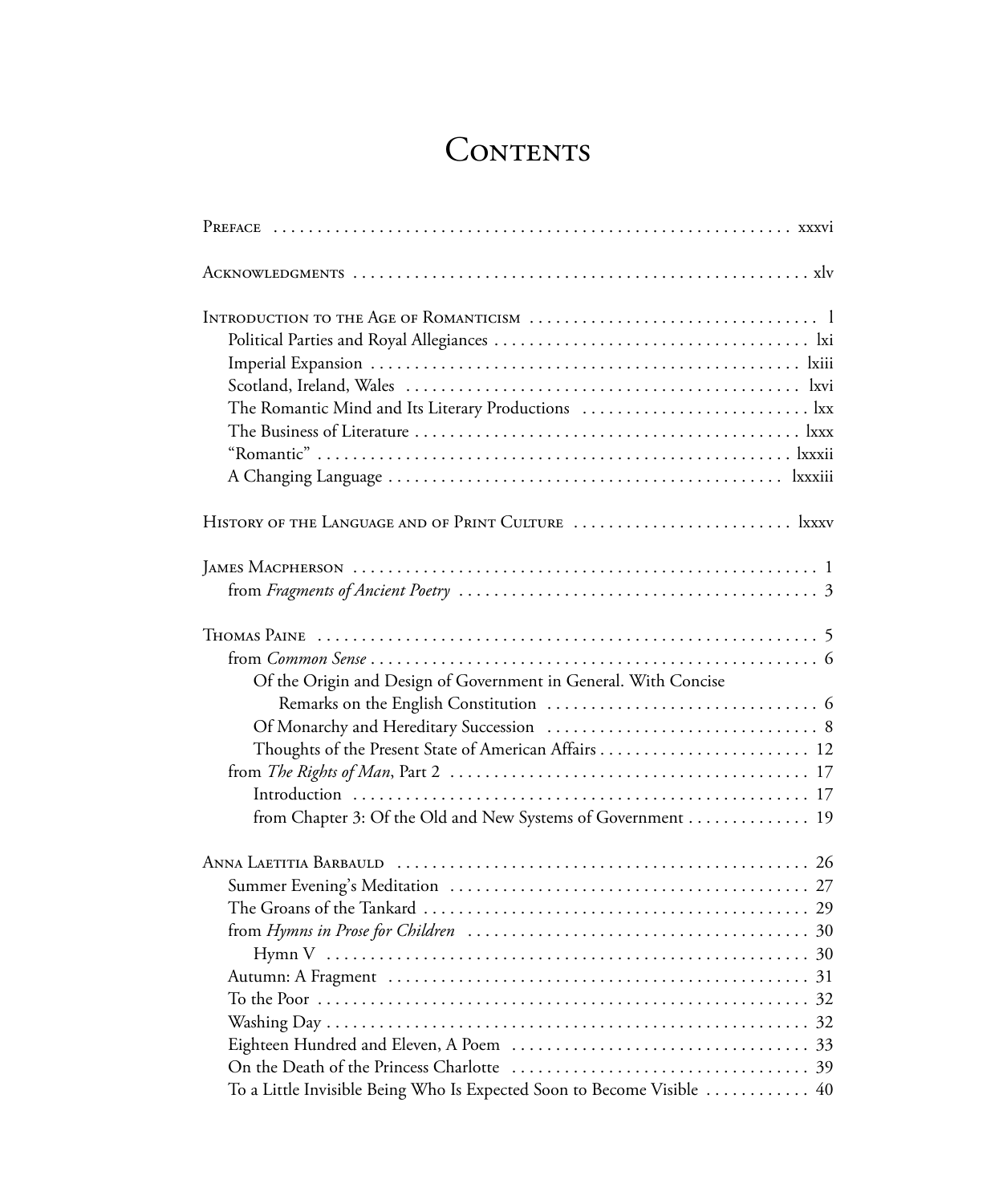Hannah More (sites.broadviewpress.com/bablonline) Inscription on a Cenotaph in a Garden, Erected to a Deceased Friend Slavery: A Poem The Hackney Coachman: Or, The Way to Get a Good Fare Dan and Jane: Or, Faith and Works

Sir William Jones (sites.broadviewpress.com/bablonline) A Hymn to Nārāyena The Argument

The Hymn

| 1 ("The partial Muse, has from my earliest hours")  46                      |
|-----------------------------------------------------------------------------|
|                                                                             |
|                                                                             |
|                                                                             |
|                                                                             |
|                                                                             |
| 44 Written in the Church-yard at Middleton in Sussex  48                    |
|                                                                             |
| 70 On being cautioned against walking on an headland overlooking the sea 48 |
|                                                                             |
|                                                                             |
|                                                                             |
| The Emigrants (sites.broadviewpress.com/bablonline)                         |
|                                                                             |
|                                                                             |
| from Richard Price, A Discourse on the Love of Our Country  66              |
|                                                                             |
|                                                                             |

from Thomas Paine, *Rights of Man* . . . . . . . . . . . . . . . . . . . . . . . . . . . . . . . . . . . . . . 76 from William Godwin, *An Enquiry Concerning Political Justice* . . . . . . . . . . . . . . . . . 80 from Book 4: Miscellaneous Principles from Chapter 2: Of Revolutions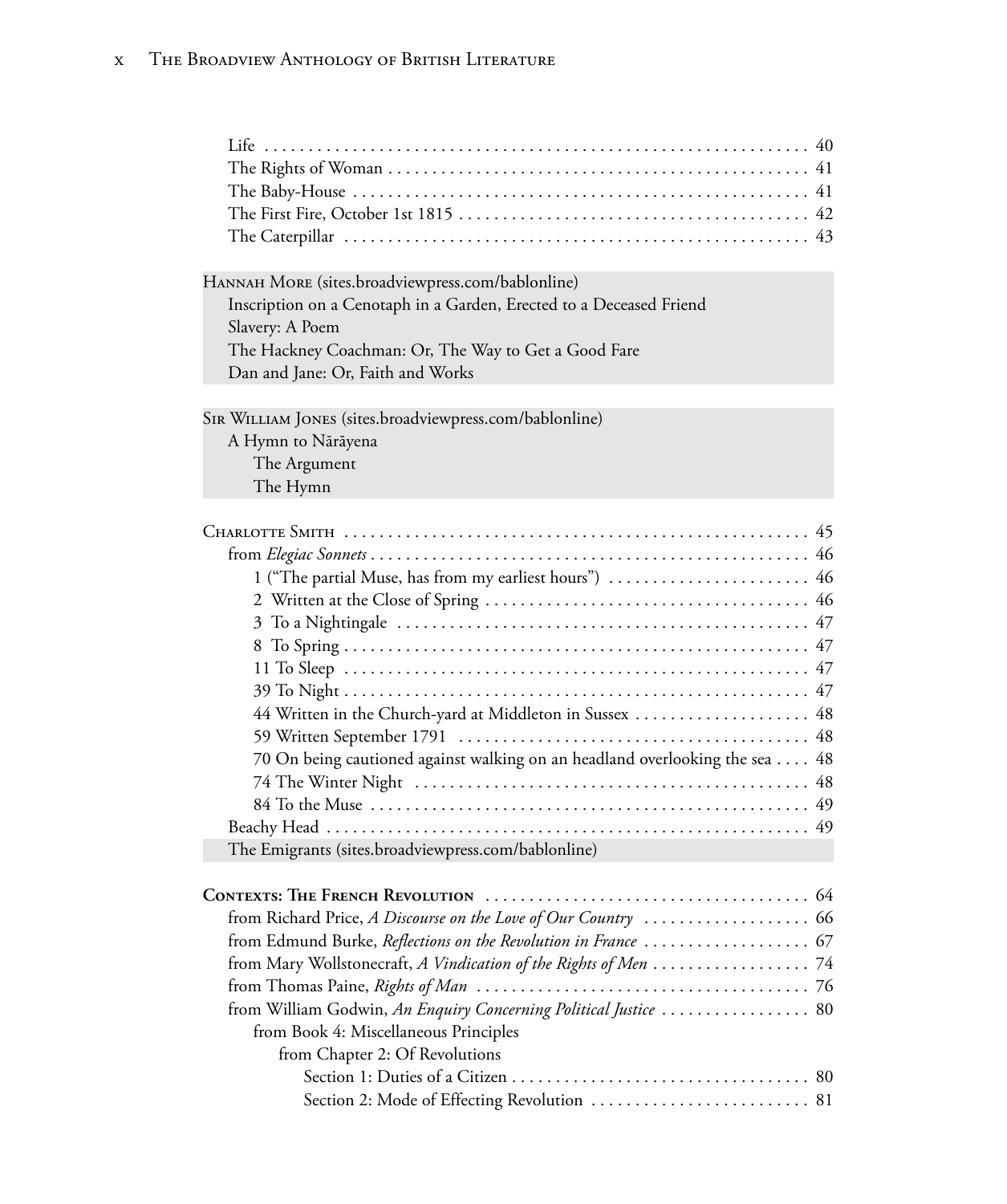| from Book 8: Of Property                                                        |
|---------------------------------------------------------------------------------|
| from Chapter 8: Of the Means of Introducing the Genuine System of               |
|                                                                                 |
| Samuel Taylor Coleridge, Letter to Charles Heath, 29 August 1794  84            |
|                                                                                 |
| Robert Southey, "On the Prospect of Establishing a Pantisocracy in America"  85 |
| from Samuel Taylor Coleridge, "Once a Jacobin Always a Jacobin"                 |
| (sites.broadviewpress.com/bablonline)                                           |
| Thomas Spence, "The Rights of Man for Me: A Song"                               |
| (sites.broadviewpress.com/bablonline)                                           |
| from George Walker, The Vagabond (sites.broadviewpress.com/bablonline)          |
| from The Preface                                                                |

**CONTEXTS: THE NAPOLEONIC ERA** (sites.broadviewpress.com/bablonline) from Louis Antoine Fauvelet de Bourrienne, *Memoirs of Napoleon Bonaparte* from Chapter 18: 1799 from Chapter 22: 1799 from Chapter 28: 1800 from Barry Edmund O'Meara, Letter to Sir Hudson Lowe, 28 January 1817 from Madame (Germaine) de Staël, *Considerations of the Principal Events of the French Revolution* from Chapter 4: The Advance of Bonaparte's Absolute Power from Chapter 8: On Exile from Chapter 13: Bonaparte's Return from Chapter 19: Intoxication of Power; Bonaparte's Reverses and Abdication from *The Corsican: A Diary of Napoleon's Life in His Own Words* Percy Bysshe Shelley, "Feelings of a Republican on the Fall of Bonaparte" from Thomas Babington Macaulay, "Hallam's Constitutional History"

George Crabbe (sites.broadviewpress.com/bablonline) from *The Borough* The Poor of the Borough: Peter Grimes Arabella

Jane Cave (sites.broadviewpress.com/bablonline) A Poem for Children: On Cruelty to the Irrational Creation Epitaph On a Young Man Who Died Three Days after He Was Married Epitaph On a Young Lady Epitaph on an Amicable Wife An Elegy on a Maiden Name Written a Few Hours before the Birth of a Child Thoughts, Which Occurred to the Author, at Llanwrtid, in Breconshire, in Walking from Dol-y-Coed House to the Well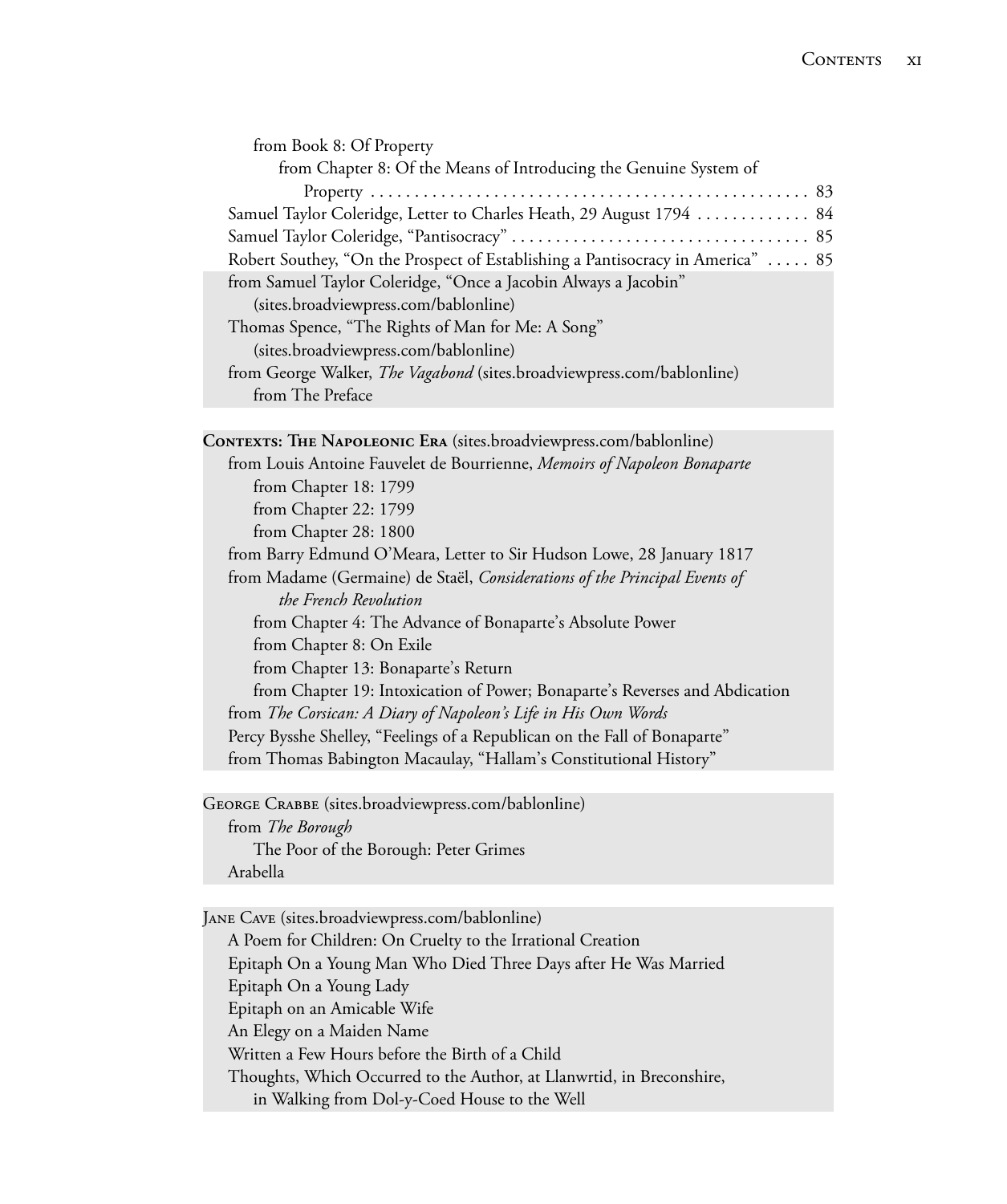| An Address to the Inhabitants of Bristol, Occasioned by the Present Calamities  |
|---------------------------------------------------------------------------------|
| and Recent Observations                                                         |
| Thoughts on the Present Times Written Some Time after the Proclamation for the  |
| late General Fast                                                               |
| On Marriage, Love and Wine, Written by Desire of P.G. Esq. of Winchester        |
| Husband's Inebriety: The Wife's Soliloquy                                       |
| In CONTEXT: Sermons on the Occasion of a General Fast                           |
| from John Hampson, "A Sermon Preached in St John's Chapel, Sunderland,          |
| on Friday, April 19, 1793, Being the Day Appointed for a General Fast"          |
| (19 April 1793)                                                                 |
| from Joseph Priestley, Preface to "A Sermon Preached at the Gravel Pit Meeting, |
| in Hackney, April 19th, 1793, Being the Day Appointed for a General Fast"       |
| (19 April 1793)                                                                 |
|                                                                                 |

| IN CONTEXT: Charles Lamb, The Praise of Chimney-Sweepers |  |
|----------------------------------------------------------|--|
| (sites.broadviewpress.com/bablonline)                    |  |
|                                                          |  |
|                                                          |  |
|                                                          |  |
|                                                          |  |
|                                                          |  |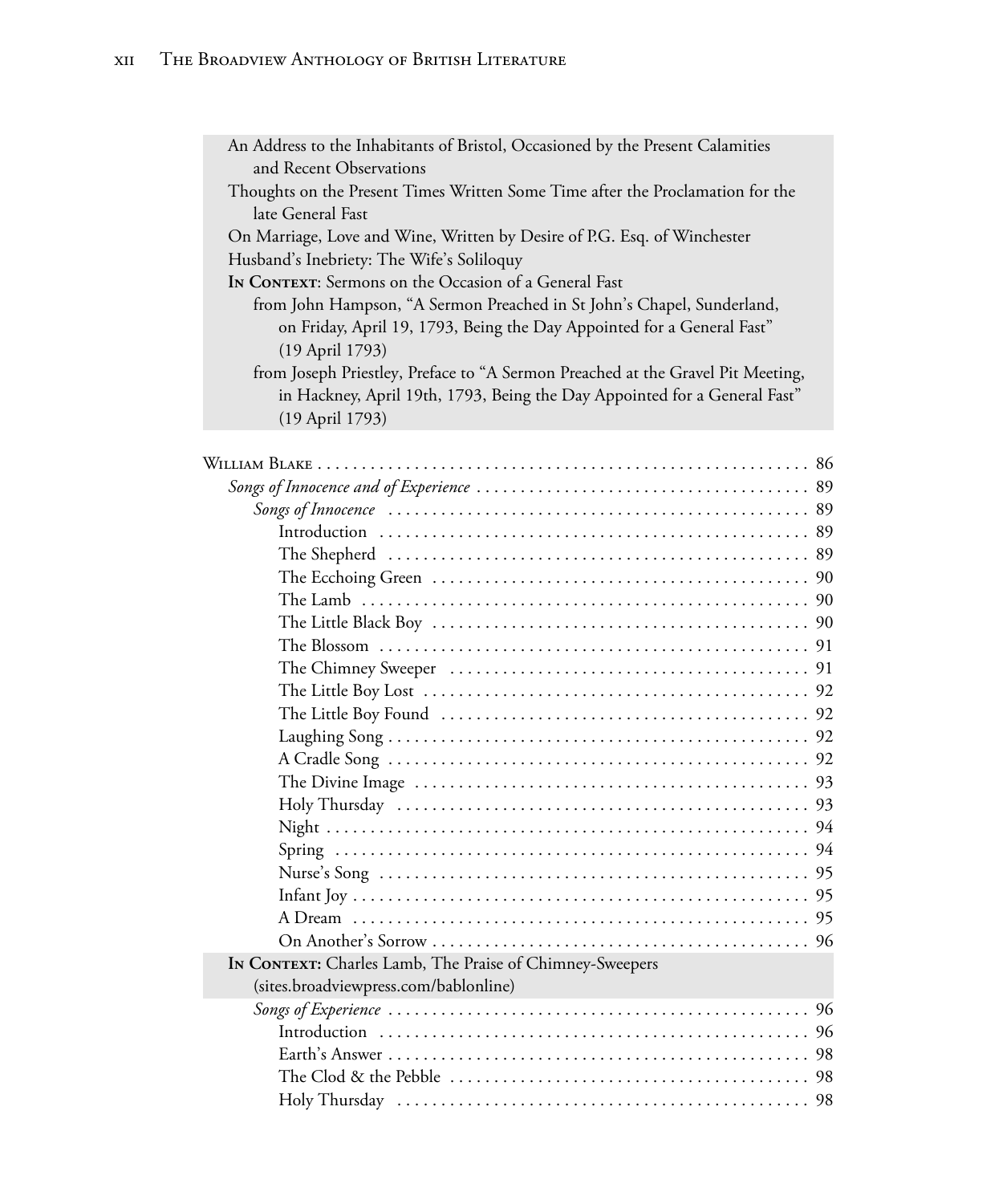| The Book of Thel (sites.broadviewpress.com/bablonline)              |
|---------------------------------------------------------------------|
|                                                                     |
|                                                                     |
| The Mental Traveller (sites.broadviewpress.com/bablonline)          |
| America a Prophecy (sites.broadviewpress.com/bablonline)            |
|                                                                     |
| IN CONTEXT: "A Most Extraordinary Man"  123                         |
| from Charles Lamb, Letter to Bernard Barton, 15 May 1824  123       |
| from John Thomas Smith, Nollekens and His Times  124                |
|                                                                     |
| <b>MARY ROBINSON</b><br>$\cdots \cdots 127$                         |
|                                                                     |
|                                                                     |
| Sonnet 4 ("Why, when I gaze on Phaon's beauteous eyes")  130        |
| Sonnet 12 ("Now, o'er the tessellated pavement strew")  130         |
| Sonnet 18 ("Why art thou chang'd? O Phaon! tell me why?") 130       |
| Sonnet 30 ("O'er the tall cliff that bounds the billowy main")  130 |
| Sonnet 37 ("When, in the gloomy mansion of the dead")  131          |
| All Alone (sites.broadviewpress.com/bablonline)                     |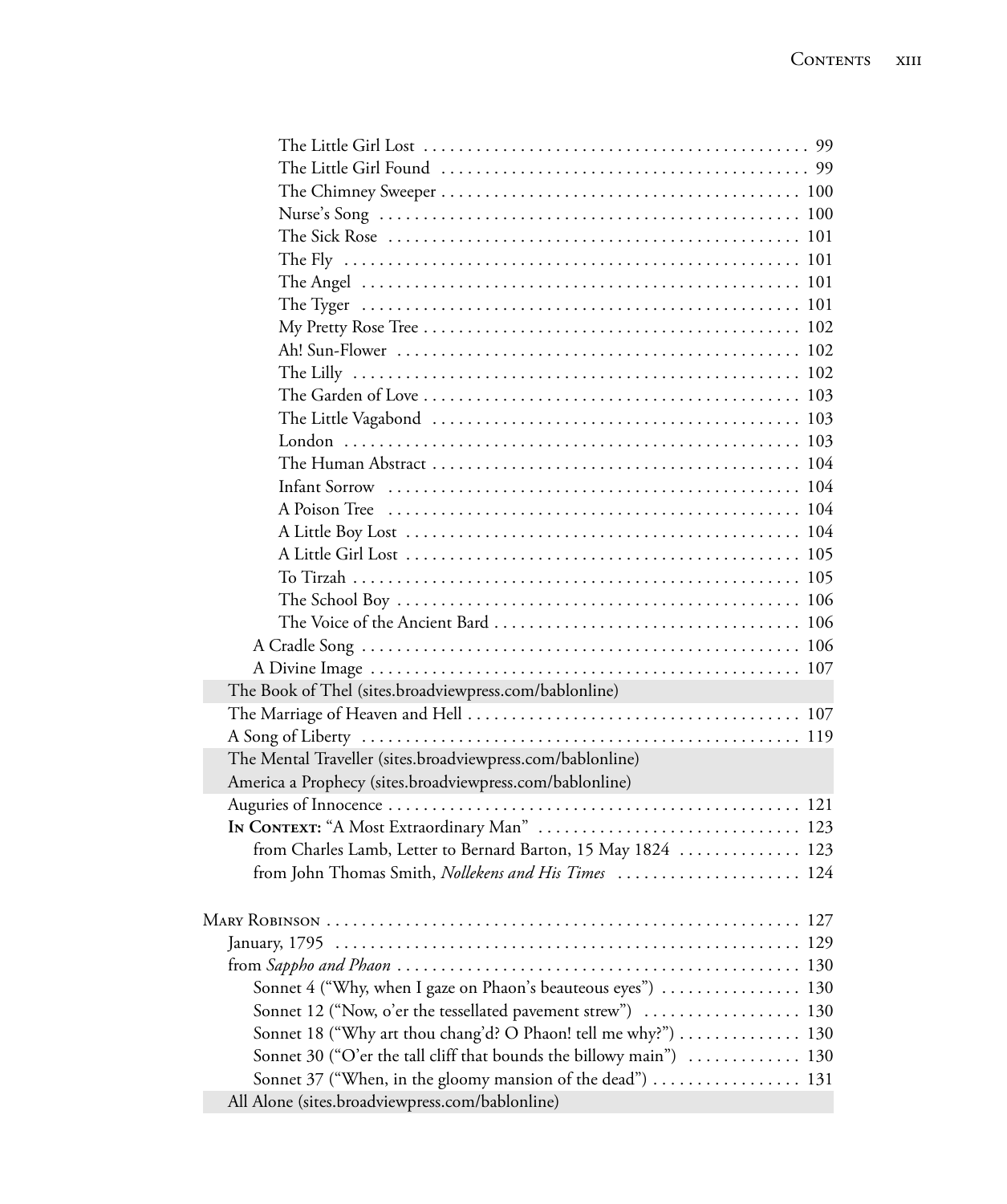| To the Poet Coleridge (sites.broadviewpress.com/bablonline)                                                                |  |
|----------------------------------------------------------------------------------------------------------------------------|--|
|                                                                                                                            |  |
|                                                                                                                            |  |
|                                                                                                                            |  |
|                                                                                                                            |  |
|                                                                                                                            |  |
| Chapter 2: The Prevailing Opinion of a Sexual Character Discussed 142                                                      |  |
| from Chapter 3: The Same Subject Continued  155                                                                            |  |
| In CONTEXT: Contemporary Reviews of A Vindication of the Rights of Woman  156                                              |  |
|                                                                                                                            |  |
|                                                                                                                            |  |
| from Letters Written during a Short Residence in Sweden, Norway, and Denmark  158                                          |  |
|                                                                                                                            |  |
|                                                                                                                            |  |
|                                                                                                                            |  |
|                                                                                                                            |  |
|                                                                                                                            |  |
| IN CONTEXT: Mary Wollstonecraft's Biography  175                                                                           |  |
| from William Godwin, Memoirs of the Author of a Vindication of the                                                         |  |
|                                                                                                                            |  |
|                                                                                                                            |  |
|                                                                                                                            |  |
|                                                                                                                            |  |
|                                                                                                                            |  |
|                                                                                                                            |  |
|                                                                                                                            |  |
| from William Blackstone, Commentaries on the Laws of England  181                                                          |  |
| from Book 1, Chapter 15: Of Husband and Wife  181                                                                          |  |
| from Catharine Macaulay, Letters on Education  182                                                                         |  |
| from Letter 21: Morals Must Be Taught on Immutable Principles  182                                                         |  |
|                                                                                                                            |  |
|                                                                                                                            |  |
| from Maria Edgeworth and Richard Lovell Edgeworth, Practical Education. 187                                                |  |
|                                                                                                                            |  |
| from Priscilla Wakefield, Reflections on the Present Condition of the Female Sex;                                          |  |
| With Suggestions for Its Improvement $\ldots \ldots \ldots \ldots \ldots \ldots \ldots \ldots \ldots \ldots \ldots \, 188$ |  |
|                                                                                                                            |  |
|                                                                                                                            |  |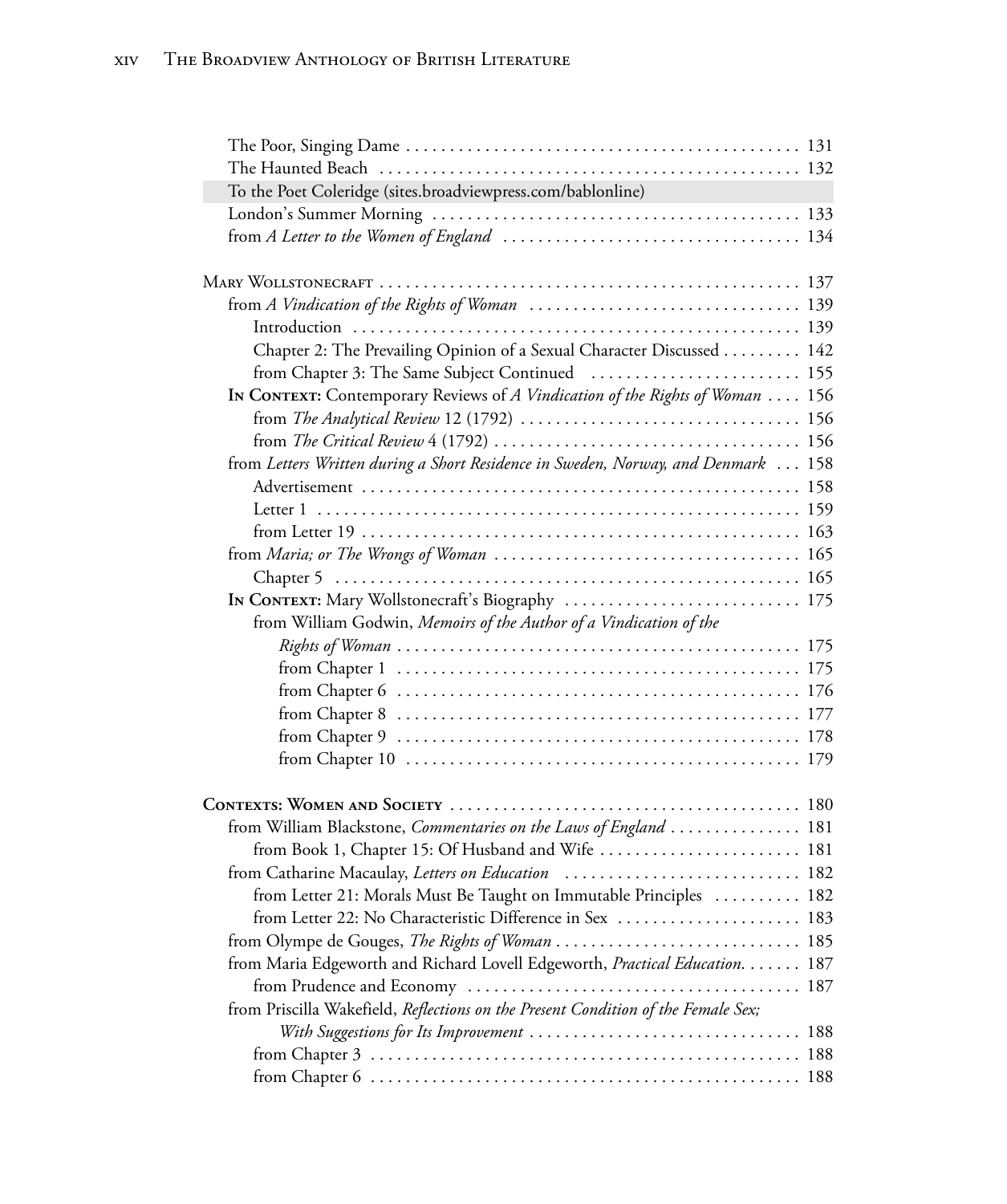| from Richard Polwhele, "The Unsexed Females: A Poem, Addressed to the                                                                                  |     |
|--------------------------------------------------------------------------------------------------------------------------------------------------------|-----|
| from Hannah More, Strictures on the Modern System of Female Education  192                                                                             |     |
| from Volume 1, Chapter 4: Comparison of the Mode of Female                                                                                             |     |
| Education in the Last Age with the Present Age  192                                                                                                    |     |
| from Volume 1, Chapter 6: On the Early Forming of Habits. On the                                                                                       |     |
| Necessity of Forming the Judgment to Direct Those Habits  193                                                                                          |     |
| from William Thompson and Anna Wheeler, Appeal of One Half the Human Race,<br>Women, Against the Pretensions of the Other Half, Men, to Retain Them in |     |
| Political, and Thence in Civil and Domestic Slavery  193                                                                                               |     |
|                                                                                                                                                        |     |
|                                                                                                                                                        |     |
| Isabel Pagan, "Account of the Author's Lifetime"  195                                                                                                  |     |
|                                                                                                                                                        |     |
|                                                                                                                                                        |     |
| To a Mouse, On Turning Her Up in Her Nest with the Plough  198                                                                                         |     |
| To a Louse, On Seeing One on a Lady's Bonnet, at Church  198                                                                                           |     |
|                                                                                                                                                        |     |
|                                                                                                                                                        |     |
|                                                                                                                                                        |     |
|                                                                                                                                                        |     |
|                                                                                                                                                        |     |
|                                                                                                                                                        |     |
|                                                                                                                                                        |     |
|                                                                                                                                                        |     |
|                                                                                                                                                        |     |
|                                                                                                                                                        |     |
|                                                                                                                                                        |     |
|                                                                                                                                                        |     |
|                                                                                                                                                        |     |
|                                                                                                                                                        |     |
|                                                                                                                                                        |     |
|                                                                                                                                                        |     |
|                                                                                                                                                        |     |
|                                                                                                                                                        |     |
| Thunder (sites.broadviewpress.com/bablonline)                                                                                                          |     |
|                                                                                                                                                        |     |
|                                                                                                                                                        |     |
| Song, Woo'd and Married and A' (sites.broadviewpress.com/bablonline)                                                                                   |     |
|                                                                                                                                                        | 236 |
|                                                                                                                                                        |     |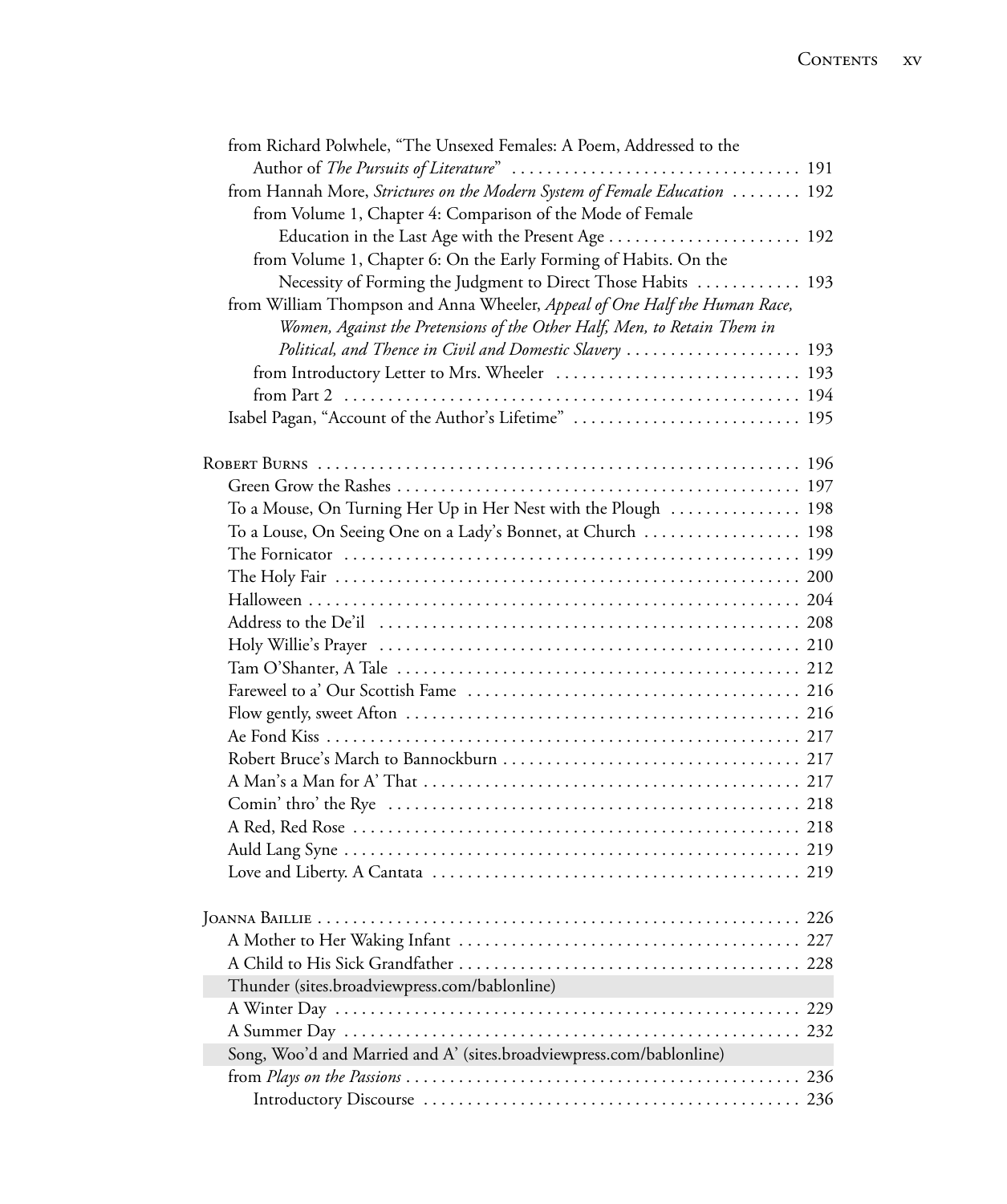*De Monfort* (sites.broadviewpress.com/bablonline)

| from Anna Laetitia Aikin (later Barbauld) and John Aikin, "On the Pleasure        |  |
|-----------------------------------------------------------------------------------|--|
| Derived from Objects of Terror; with Sir Bertrand, a Fragment"  256               |  |
| from Clara Reeve, The Old English Baron: A Gothic Story  259                      |  |
|                                                                                   |  |
| from Ann Radcliffe, A Sicilian Romance (sites.broadviewpress.com/bablonline)      |  |
| from Ann Radcliffe, The Mysteries of Udolpho, a Romance  263                      |  |
|                                                                                   |  |
|                                                                                   |  |
|                                                                                   |  |
|                                                                                   |  |
|                                                                                   |  |
|                                                                                   |  |
| from Matthew Gregory Lewis, The Monk: A Romance (additional selections            |  |
| available at sites.broadviewpress.com/bablonline)                                 |  |
| Matthew Gregory Lewis, "Alonzo the Brave and Fair Imogine"  269                   |  |
| from Matthew Gregory Lewis, "Giles Jollup the Grave and Brown Sally Green:        |  |
|                                                                                   |  |
| Walter Scott, "William and Helen" (sites.broadviewpress.com/bablonline)           |  |
|                                                                                   |  |
| from Anonymous, "Terrorist Novel Writing," The Spirit of the Public Journals  273 |  |
| Robert Southey, "Cornelius Agrippa's Bloody Book"                                 |  |
| (sites.broadviewpress.com/bablonline)                                             |  |
| Anne Bannerman, "The Dark Ladie" (sites.broadviewpress.com/bablonline)            |  |
|                                                                                   |  |
|                                                                                   |  |
| from James Hogg, Pilgrims of the Sun (sites.broadviewpress.com/bablonline)        |  |
|                                                                                   |  |
|                                                                                   |  |
|                                                                                   |  |
|                                                                                   |  |
| from Mary Shelley, Frankentstein; or, the Modern Prometheus 279                   |  |
|                                                                                   |  |
|                                                                                   |  |
|                                                                                   |  |
|                                                                                   |  |
| Joanna Baillie, "The Ghost of Fadon" (sites.broadviewpress.com/bablonline)        |  |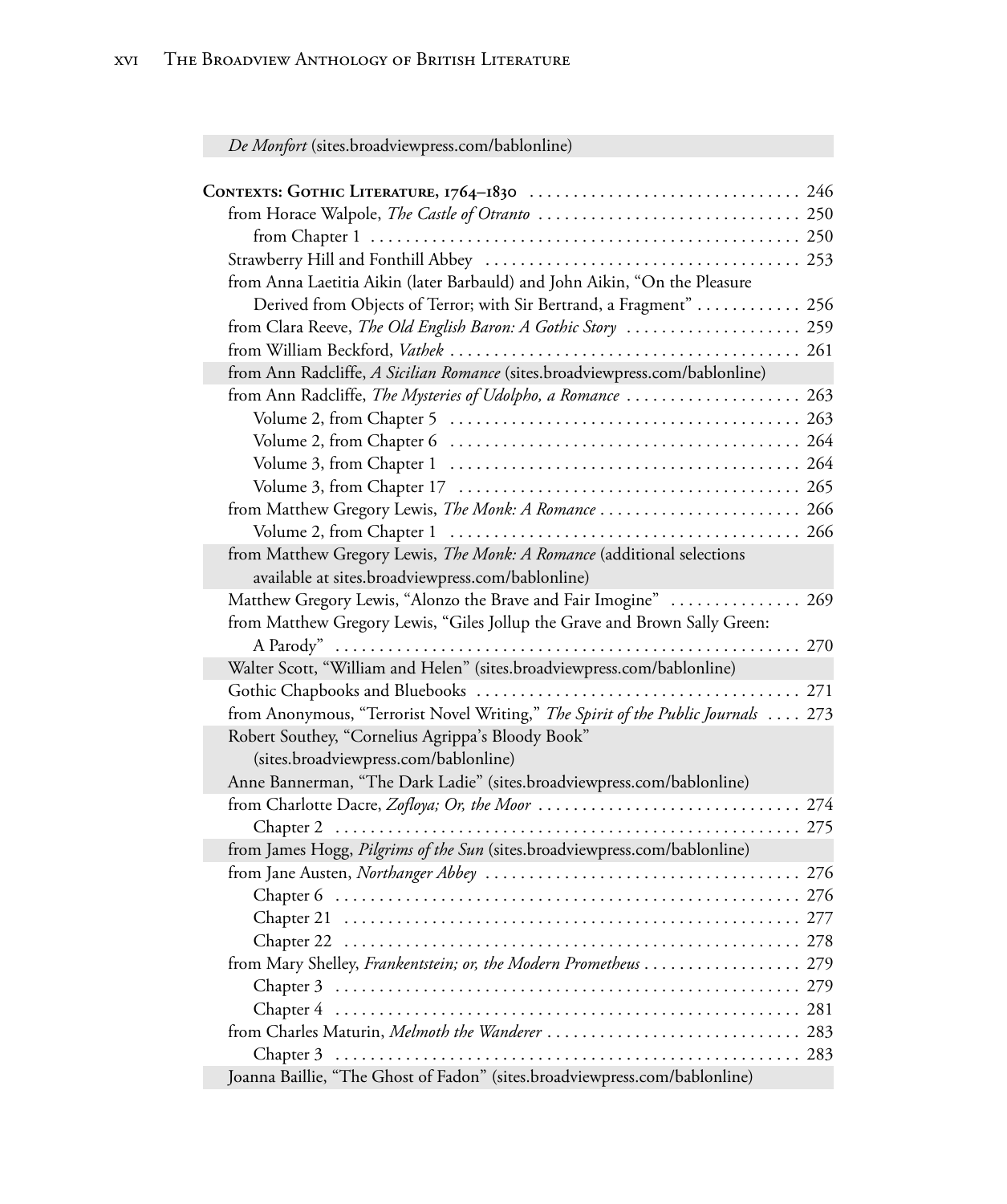| from George Gordon, Lord Byron, <i>Don Juan</i> , Canto 16             |  |
|------------------------------------------------------------------------|--|
| (sites.broadviewpress.com/bablonline)                                  |  |
| from Ann Radcliffe, "On the Supernatural in Poetry"  284               |  |
| Sir Walter Scott, "The Tapestried Chamber; or, The Lady in the Sacque" |  |
| (sites.broadviewpress.com/bablonline)                                  |  |
| from Sir Walter Scott, "Essay on Imitations of the Ancient Ballad"     |  |
| (sites.broadviewpress.com/bablonline)                                  |  |
|                                                                        |  |

William Taylor (sites.broadviewpress.com/bablonline) Ellenore

| Angelina; Or, L'amie (sites.broadviewpress.com/bablonline)                |  |
|---------------------------------------------------------------------------|--|
| Inconnue                                                                  |  |
|                                                                           |  |
|                                                                           |  |
| Madame de Fleury (sites.broadviewpress.com/bablonline)                    |  |
| IN CONTEXT: Edgeworth's Moral Tales (sites.broadviewpress.com/bablonline) |  |

ANN BATTEN CRISTALL (sites.broadviewpress.com/bablonline) Morning. Rosamonde Evening. Gertrude

| The Expedition to Hell (sites.broadviewpress.com/bablonline) |  |
|--------------------------------------------------------------|--|
|                                                              |  |
| The Mysterious Bride (sites.broadviewpress.com/bablonline)   |  |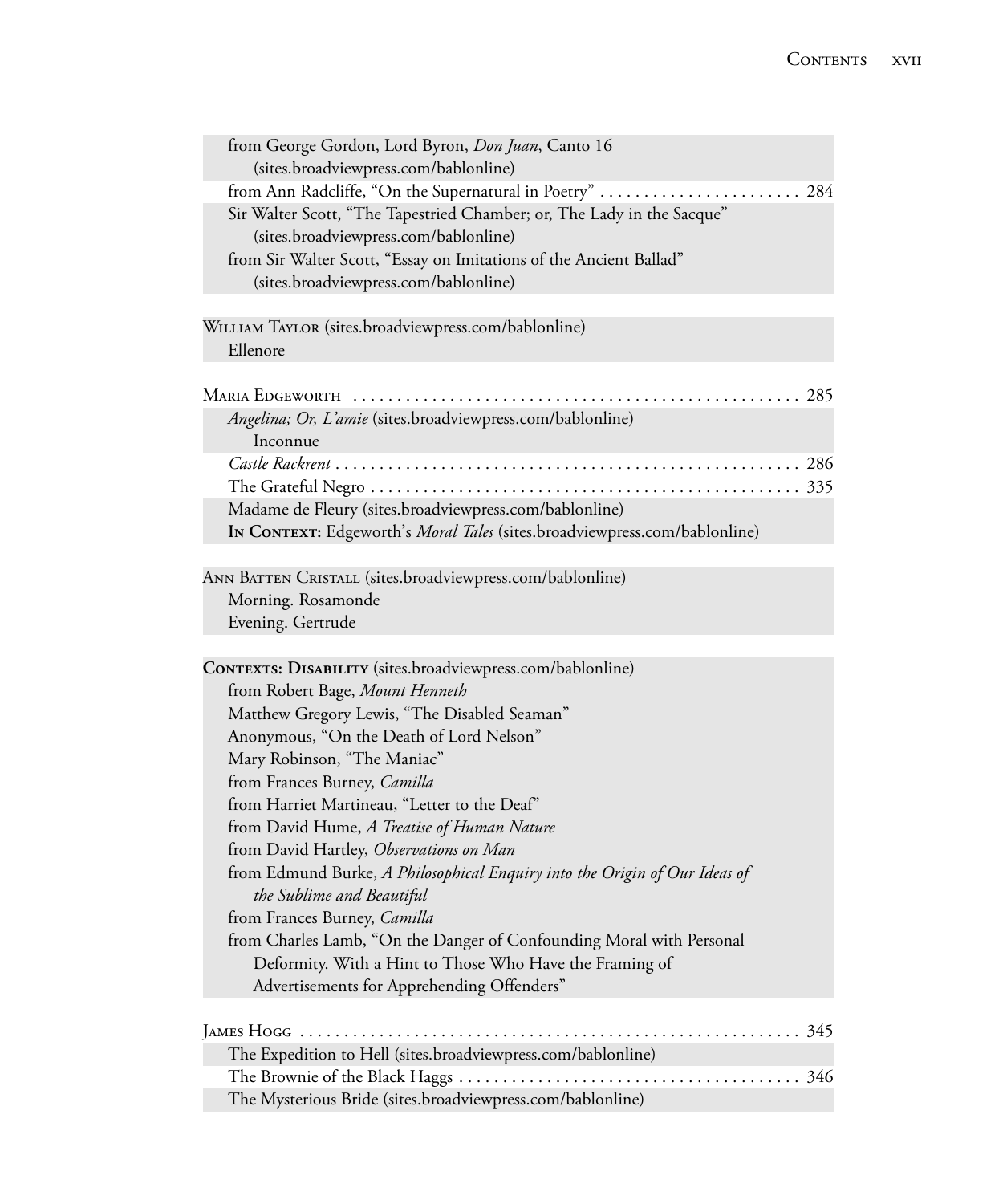| [Note to Instructors: The Private Memoirs and Confessions of a Justified Sinner<br>is among over 400 available editions from Broadview, any one of which may be<br>packaged together with this anthology volume at no extra cost to students.] |     |
|------------------------------------------------------------------------------------------------------------------------------------------------------------------------------------------------------------------------------------------------|-----|
|                                                                                                                                                                                                                                                |     |
|                                                                                                                                                                                                                                                |     |
|                                                                                                                                                                                                                                                |     |
|                                                                                                                                                                                                                                                |     |
| Simon Lee, the Old Huntsman, with an Incident in Which He Was                                                                                                                                                                                  |     |
|                                                                                                                                                                                                                                                |     |
|                                                                                                                                                                                                                                                |     |
|                                                                                                                                                                                                                                                |     |
|                                                                                                                                                                                                                                                |     |
|                                                                                                                                                                                                                                                |     |
|                                                                                                                                                                                                                                                |     |
|                                                                                                                                                                                                                                                |     |
|                                                                                                                                                                                                                                                |     |
|                                                                                                                                                                                                                                                |     |
|                                                                                                                                                                                                                                                |     |
|                                                                                                                                                                                                                                                |     |
|                                                                                                                                                                                                                                                |     |
|                                                                                                                                                                                                                                                |     |
|                                                                                                                                                                                                                                                |     |
|                                                                                                                                                                                                                                                |     |
|                                                                                                                                                                                                                                                |     |
|                                                                                                                                                                                                                                                |     |
| [Note to Instructors: Lyrical Ballads: 1798 and 1800 is among over 400 available                                                                                                                                                               |     |
| editions from Broadview, any one of which may be packaged together with this                                                                                                                                                                   |     |
| anthology volume at no extra cost to students.]                                                                                                                                                                                                |     |
|                                                                                                                                                                                                                                                |     |
|                                                                                                                                                                                                                                                |     |
|                                                                                                                                                                                                                                                |     |
|                                                                                                                                                                                                                                                |     |
|                                                                                                                                                                                                                                                |     |
|                                                                                                                                                                                                                                                |     |
|                                                                                                                                                                                                                                                |     |
|                                                                                                                                                                                                                                                |     |
|                                                                                                                                                                                                                                                |     |
| [It is a beauteous Evening] $\ldots \ldots \ldots \ldots \ldots \ldots \ldots \ldots \ldots \ldots \ldots \ldots \ldots$                                                                                                                       | 406 |
|                                                                                                                                                                                                                                                | 406 |
|                                                                                                                                                                                                                                                | 407 |
| In CONTEXT: "I wandered lonely as a Cloud": Stages in the Life of a Poem  408                                                                                                                                                                  |     |
| from Dorothy Wordsworth, Grasmere Journal, 15 April 1802  408                                                                                                                                                                                  |     |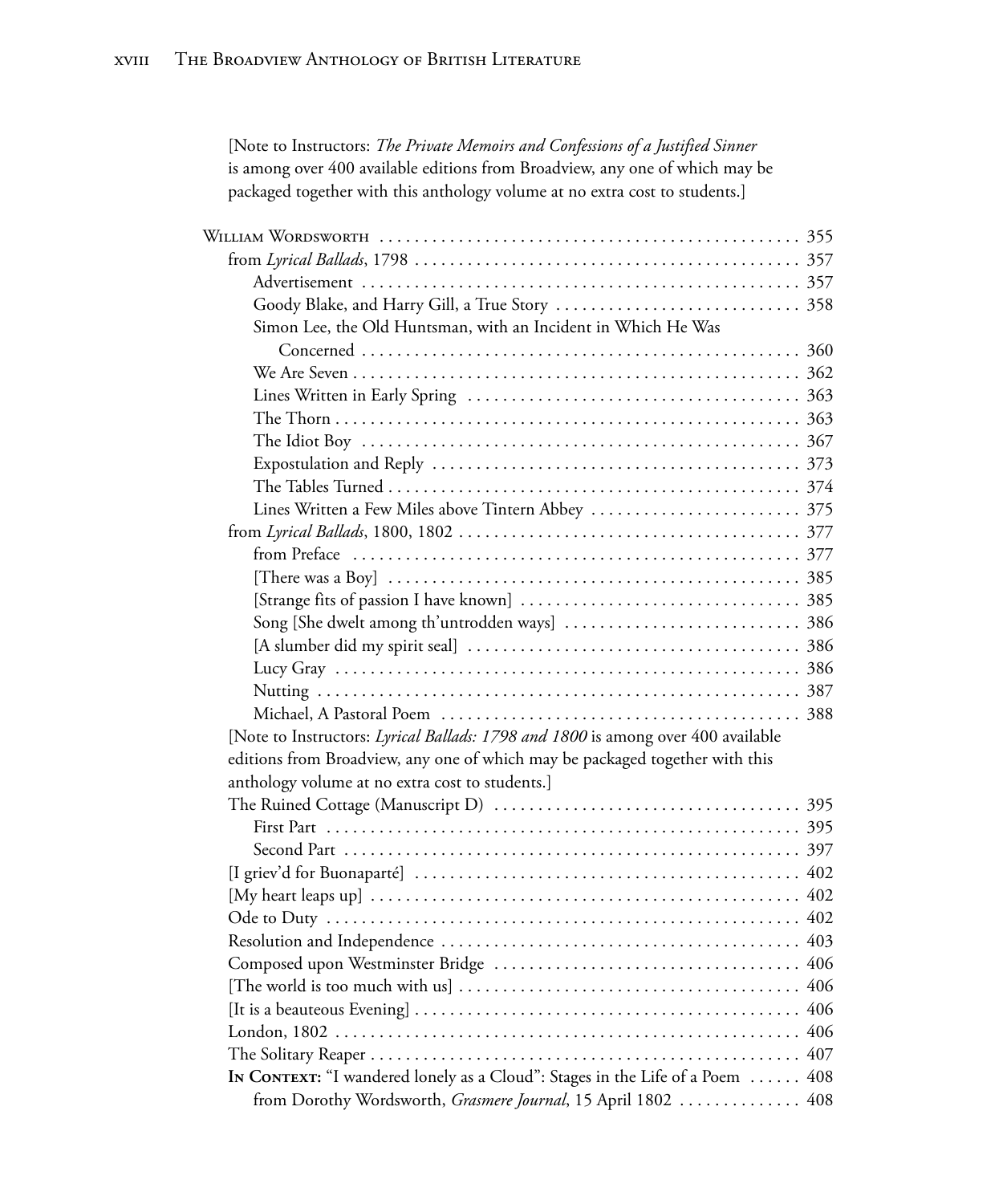| from The Excursion (sites.broadviewpress.com/bablonline)                            |     |
|-------------------------------------------------------------------------------------|-----|
| [Prospectus to The Recluse]                                                         |     |
| from Book First: The Wanderer [The Ruined Cottage]                                  |     |
|                                                                                     |     |
|                                                                                     |     |
|                                                                                     |     |
| In CONTEXT: Visual Depictions of "Man's Art"  416                                   |     |
|                                                                                     |     |
|                                                                                     |     |
|                                                                                     |     |
|                                                                                     |     |
|                                                                                     |     |
| Book First: Introduction, Childhood, and School-time  432                           |     |
|                                                                                     |     |
| from Book Sixth: Cambridge and the Alps  446                                        |     |
| from Book Thirteenth: Imagination and Taste, How Impaired and                       |     |
|                                                                                     |     |
|                                                                                     |     |
|                                                                                     |     |
|                                                                                     |     |
| from Daniel Isaac Eaton, The Pernicious Effects of the Art of Printing              |     |
|                                                                                     |     |
| Thomas Spence, "Examples of Safe Printing," from Pig's Meat, Volume 2  463          |     |
| Joshua, "Sonnet: The Lion," from Moral and Political Magazine, Volume 1  464        |     |
| from Anonymous, "On the Characteristics of Poetry," No. 2, from the Monthly         |     |
|                                                                                     |     |
| from Anonymous, Letter to the Monthly Magazine, 24 October 1798  465                |     |
| from Samuel Pratt, Gleanings in England: Descriptive of the Countenance, Mind,      |     |
| and Character of the Country                                                        | 466 |
| from Hannah More, Strictures on the Modern System of Female Education  467          |     |
|                                                                                     |     |
| Anna Laetitia Barbauld, "On the Origin and Progress of Novel-Writing"  469          |     |
| from Isaac D'Israeli, The Case of Authors Stated, Including the History of Literary |     |
|                                                                                     |     |
| William Hazlitt, "A Review of The St. James Chronicle, The Morning Chronicle, The   |     |
| Times, The New Times, The Courier, &c., Cobbett's Weekly Journal, The               |     |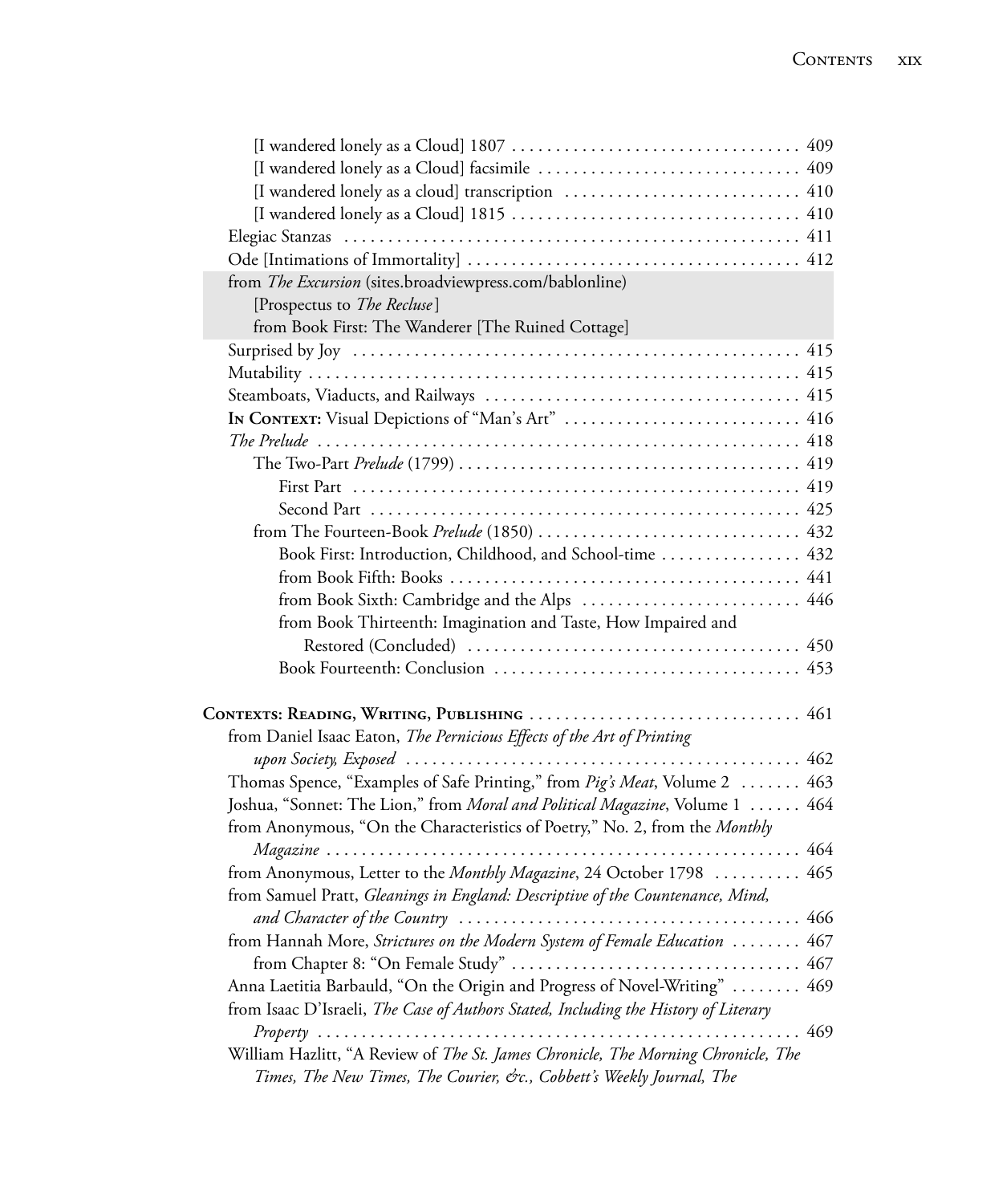| Examiner, The Observer, The Gentleman's Magazine, The New Monthly                 |
|-----------------------------------------------------------------------------------|
| Magazine, The London, &c. &c.," from The Edinburgh Review  472                    |
|                                                                                   |
| Shakespeare for Family Reading (sites.broadviewpress.com/bablonline)              |
| from Charles and Mary Lamb, Tales from Shakespeare                                |
| Preface                                                                           |
| from an Advertisement in the <i>Times</i> for Thomas Bowdler's <i>The Family</i>  |
| Shakespeare                                                                       |
| Copyright and the Growth of "a Reading Age" (sites.broadviewpress.com/bablonline) |
| from Copyright Act of 1709 (the Statute of Anne)                                  |
| from Millar $v$ . Taylor (1769)                                                   |
| from Hinton v. Donaldson (Scotland, 1773); Donaldson v. Beckett                   |
| (England, 1774)                                                                   |
| from Catharine Macaulay, A Modest Plea for the Property of Copyright              |
| from Robert Southey, "Inquiries Concerning the Proposed Alteration of the         |
| Laws of Copyright, as It Affects Authors and the Universities,"                   |
| Quarterly Review (January 1819)                                                   |
| from Thomas Babington Macaulay, Speech to House of Commons,                       |
| 5 February 1841                                                                   |
|                                                                                   |

| from Thomas the Rhymer (complete text at sites.broadviewpress.com/bablonline)            |
|------------------------------------------------------------------------------------------|
|                                                                                          |
|                                                                                          |
|                                                                                          |
|                                                                                          |
|                                                                                          |
|                                                                                          |
| from Marmion: A Tale of Flodden Field (sites.broadviewpress.com/bablonline)              |
| from Canto Fifth                                                                         |
| from <i>Chronicles of the Canongate</i> , "The Highland Widow"                           |
| (sites.broadviewpress.com/bablonline)                                                    |
| Two Drovers (sites.broadviewpress.com/bablonline)                                        |
| In CONTEXT: Scott and <i>The Keepsake</i> for 1829 (sites.broadviewpress.com/bablonline) |
| My Aunt Margaret's Mirror                                                                |
|                                                                                          |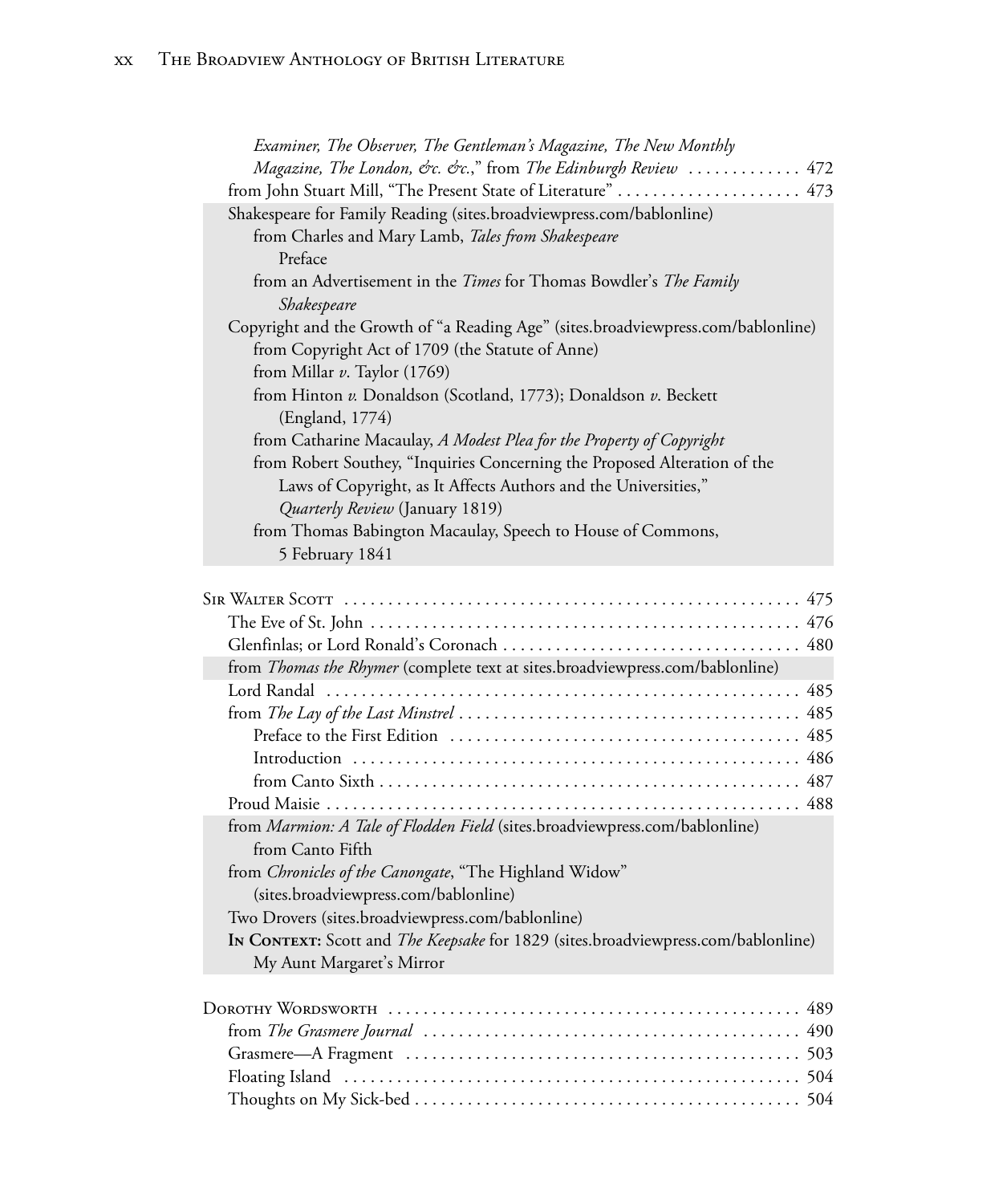| from Joseph Addison, "The Pleasures of the Imagination"  508                     |  |
|----------------------------------------------------------------------------------|--|
|                                                                                  |  |
|                                                                                  |  |
|                                                                                  |  |
| from The Spectator, No. 414 (sites.broadviewpress.com/bablonline)                |  |
| from The Spectator, No. 420 (sites.broadviewpress.com/bablonline)                |  |
| from Sir Jonathan Richardson the Elder, An Essay on the Theory of Painting  512  |  |
| from David Hartley, Observations on Man (sites.broadviewpress.com/bablonline)    |  |
| Of the Pleasures and Pains of Imagination                                        |  |
| Of the Pleasures Arising from the Beauty of the Natural World                    |  |
| Of the Beauties of the Works of Art                                              |  |
| from Samuel Johnson, A Dictionary of the English Language  513                   |  |
| from Edmund Burke, A Philosophical Enquiry into the Origin of Our Ideas          |  |
|                                                                                  |  |
|                                                                                  |  |
| from Part 1 (sites.broadviewpress.com/bablonline)                                |  |
|                                                                                  |  |
|                                                                                  |  |
| from Part 4 (sites.broadviewpress.com/bablonline)                                |  |
|                                                                                  |  |
| from Immanuel Kant, Observations on the Feeling of the Beautiful and             |  |
|                                                                                  |  |
| from Section 1: Of the Distinct Objects of the Feeling of the Beautiful          |  |
| . 520                                                                            |  |
| from Section 4: Of National Characteristics, So Far as They Depend               |  |
| upon the Distinct Feeling of the Beautiful and Sublime  521                      |  |
| from Sir William Chambers, A Dissertation on Oriental Gardening                  |  |
| (sites.broadviewpress.com/bablonline)                                            |  |
| from Mary Wollstonecraft, A Vindication of the Rights of Men  522                |  |
| from Mary Wollstonecraft, A Vindication of the Rights of Men (extended selection |  |
| available at sites.broadviewpress.com/bablonline)                                |  |
| from Mary Wollstonecraft, Letters Written during a Short Residence in Sweden,    |  |
|                                                                                  |  |
|                                                                                  |  |
| from Helen Maria Williams, Letters Written in France                             |  |
| (sites.broadviewpress.com/bablonline)                                            |  |
| Letter <sub>2</sub>                                                              |  |
| Letter 9                                                                         |  |
| Letter 10                                                                        |  |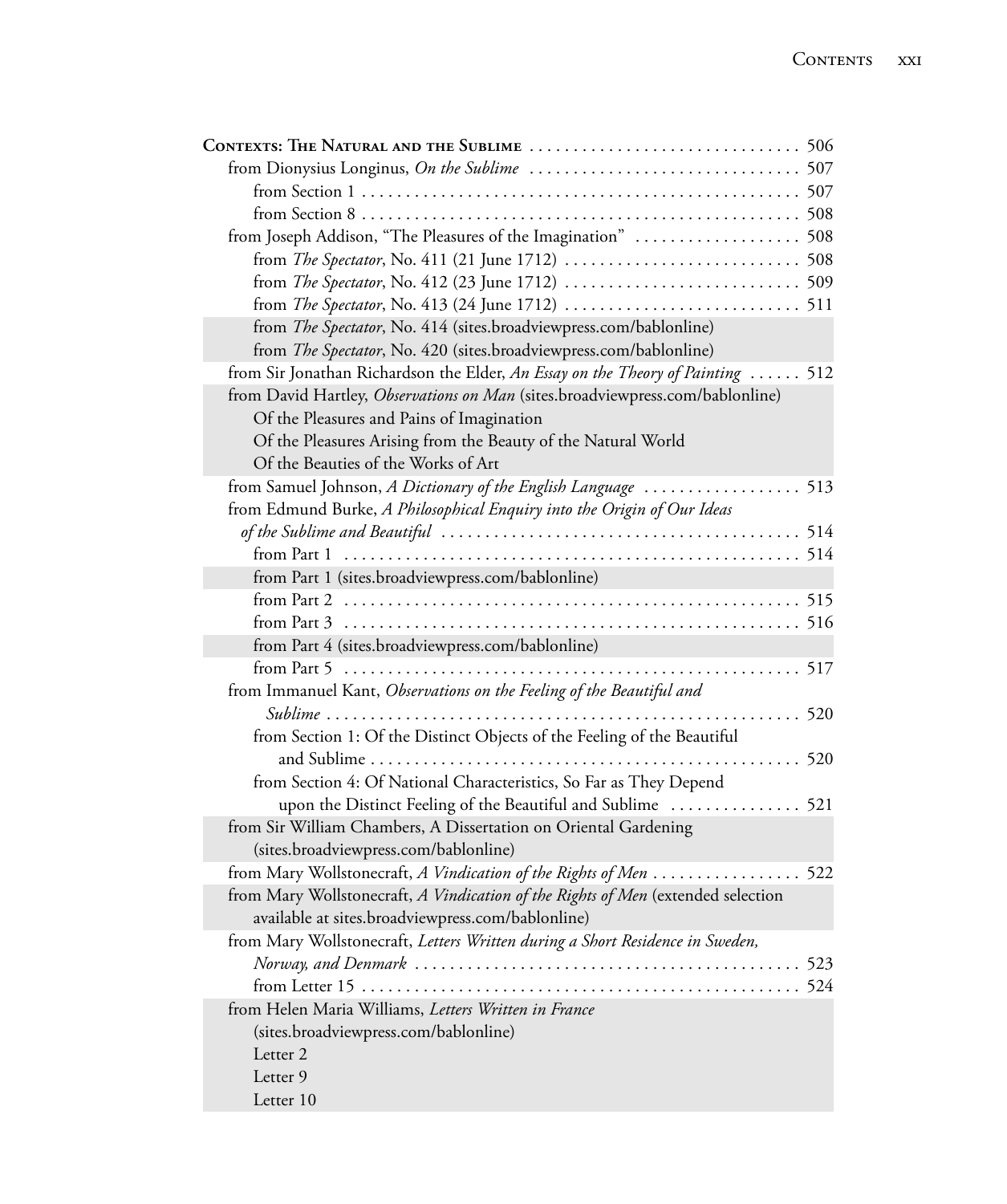| Letter 26                                                                         |  |
|-----------------------------------------------------------------------------------|--|
|                                                                                   |  |
|                                                                                   |  |
|                                                                                   |  |
|                                                                                   |  |
| from William Gilpin, Three Essays: On Picturesque Beauty; On Picturesque Travel;  |  |
|                                                                                   |  |
|                                                                                   |  |
|                                                                                   |  |
|                                                                                   |  |
|                                                                                   |  |
|                                                                                   |  |
| from Sir Uvedale Price, An Essay on the Picturesque, as Compared with the Sublime |  |
| and the Beautiful; and On the Use of Studying Pictures                            |  |
| (sites.broadviewpress.com/bablonline)                                             |  |
| from Chapter 4                                                                    |  |
| from Chapter 5                                                                    |  |
| from Richard Payne Knight, An Analytical Inquiry into the Principles of Taste     |  |
| (sites.broadviewpress.com/bablonline)                                             |  |
| from John Ruskin, Modern Painters, Volume 1 (sites.broadvewpress.com/bablonline)  |  |
| Section 1, Chapter 6: "Of Ideas of Beauty"                                        |  |
| Section 2, Chapter 3: "Of the Sublime"                                            |  |

| CONTEXTS: THE PLACE OF HUMANS AND NON-HUMAN ANIMALS IN NATURE  542       |  |
|--------------------------------------------------------------------------|--|
| from William Godwin, Fleetwood: or, the New Man of Feeling  543          |  |
| from John Locke, Some Thoughts Concerning Education, Section 116  543    |  |
|                                                                          |  |
|                                                                          |  |
|                                                                          |  |
| Samuel Taylor Coleridge, "To a Young Ass, Its Mother Being Tethered      |  |
|                                                                          |  |
|                                                                          |  |
| from "An Act to Prevent the Cruel and Improper Treatment of Cattle"  554 |  |

## Lewis GOMPERTZ

from *Moral Inquiries on the Situation of Man and of Brutes* (sites.broadviewpress.com/bablonline)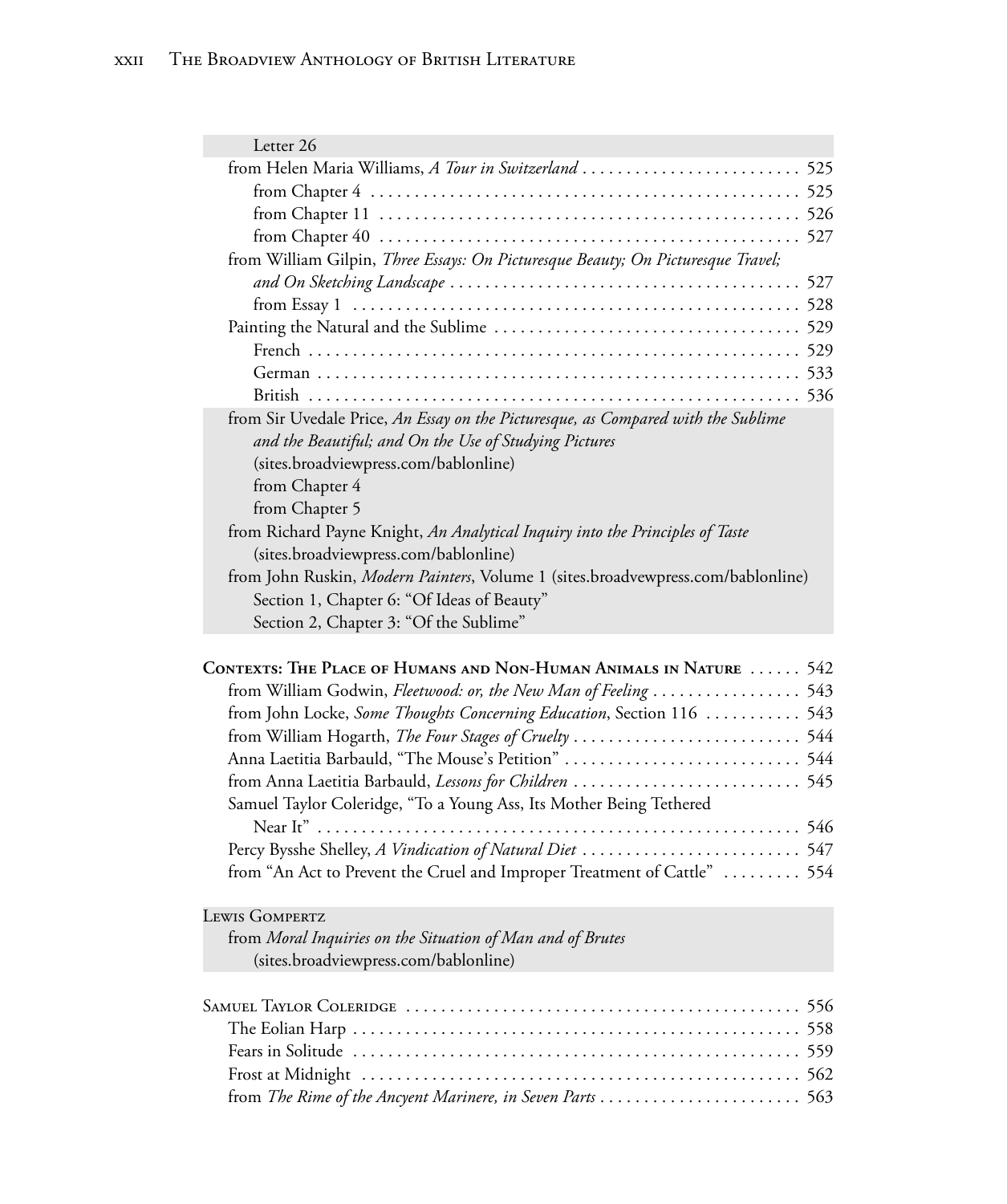| In CONTEXT: The Origin of "The Rime of the Ancient Mariner"  574                                                                    |     |
|-------------------------------------------------------------------------------------------------------------------------------------|-----|
| from Samuel Taylor Coleridge, Biographia Literaria, Chapter 14  574                                                                 |     |
| from A Letter from the Reverend Alexander Dyce to Hartley Coleridge  575                                                            |     |
|                                                                                                                                     |     |
|                                                                                                                                     |     |
|                                                                                                                                     |     |
|                                                                                                                                     |     |
| Kubla Khan, Or, A Vision in a Dream. A Fragment  589                                                                                |     |
|                                                                                                                                     |     |
|                                                                                                                                     |     |
|                                                                                                                                     |     |
|                                                                                                                                     |     |
|                                                                                                                                     |     |
|                                                                                                                                     |     |
|                                                                                                                                     |     |
|                                                                                                                                     |     |
|                                                                                                                                     |     |
| from Biographia Literaria; or Biographical Sketches of My Literary Life and Opinions . 593                                          |     |
|                                                                                                                                     |     |
|                                                                                                                                     |     |
| The Effect of Contemporary Writers on Youthful Minds  594                                                                           |     |
|                                                                                                                                     |     |
|                                                                                                                                     |     |
|                                                                                                                                     |     |
|                                                                                                                                     |     |
| An affectionate exortation to those who in early life feel themselves                                                               |     |
|                                                                                                                                     |     |
|                                                                                                                                     |     |
|                                                                                                                                     |     |
|                                                                                                                                     |     |
|                                                                                                                                     |     |
|                                                                                                                                     |     |
| Examination of the Tenets Peculiar to Mr. Wordsworth  604                                                                           |     |
|                                                                                                                                     |     |
|                                                                                                                                     |     |
|                                                                                                                                     |     |
|                                                                                                                                     |     |
|                                                                                                                                     |     |
| [On Women] $\ldots$ $\ldots$ $\ldots$ $\ldots$ $\ldots$ $\ldots$ $\ldots$ $\ldots$ $\ldots$ $\ldots$ $\ldots$ $\ldots$ $\ldots$ 608 |     |
|                                                                                                                                     | 608 |
|                                                                                                                                     |     |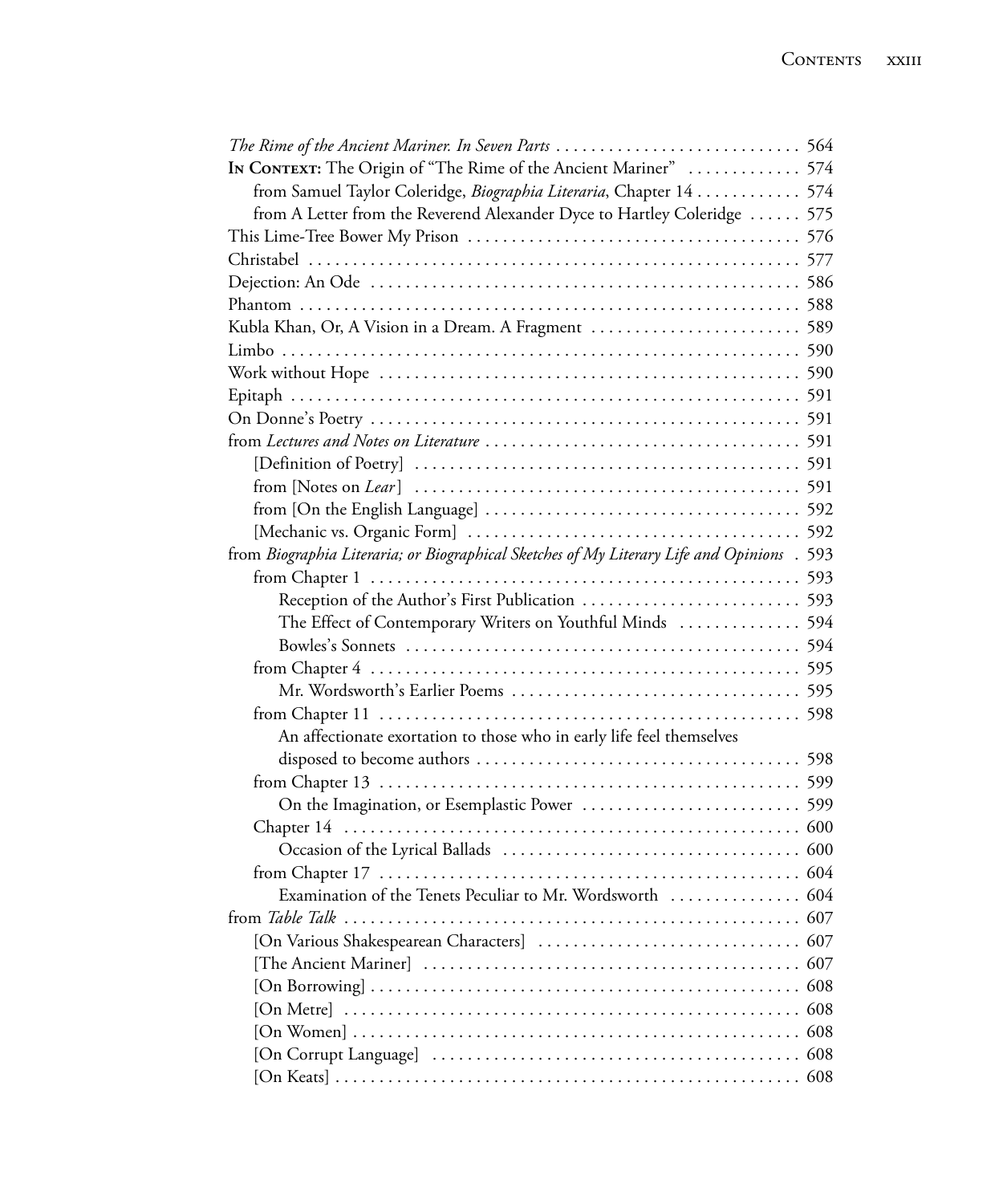ROBERT SOUTHEY (sites.broadviewpress.com/bablonline)

Hannah: A Plaintive Tale To Mary Wollstonecraft The Idiot The Sailor, Who Had Served in the Slave Trade The Battle of Blenheim *Thalaba the Destroyer* Book 7

CONTEXTS: INDIA AND THE ORIENT (sites.broadviewpress.com/bablonline) from Sir William Jones, "A Discourse on the Institution of a Society for Inquiring into the History, Civil and Natural, the Antiquities, Arts, Sciences and Literature of Asia" Edmund Burke and the Impeachment of Warren Hastings from Edmund Burke, "Speech on the Impeachment of Warren Hastings," 15–19 February 1788 from Warren Hastings, "Address in His Defence," 2 June 1791 from Elizabeth Hamilton, *Translations of the Letters of a Hindoo Rajah* from Anonymous, "Review of *Translations of the Letters of a Hindoo Rajah*," *The Analytical Review* (October 1796) Tipu Sultan and the British from *Letter from Tipu Sultan to the Governor General* from *Declaration of the Right Honourable the Governor-General-in-Council* from Mary Robinson, "The Lascar" from Thomas Macaulay, *Minute on Indian Education* Roger Fenton, Orientalist Studies from Col. Henry Yule and A.C. Burnell, *Hobson-Jobson: A Glossary of Colloquial Anglo-Indian Words and Phrases, and of Kindred Terms, Etymological, Historical, Geographical, and Discursive*

| Canto 2 (complete text available at sites.broadviewpress.com/bablonline) |  |
|--------------------------------------------------------------------------|--|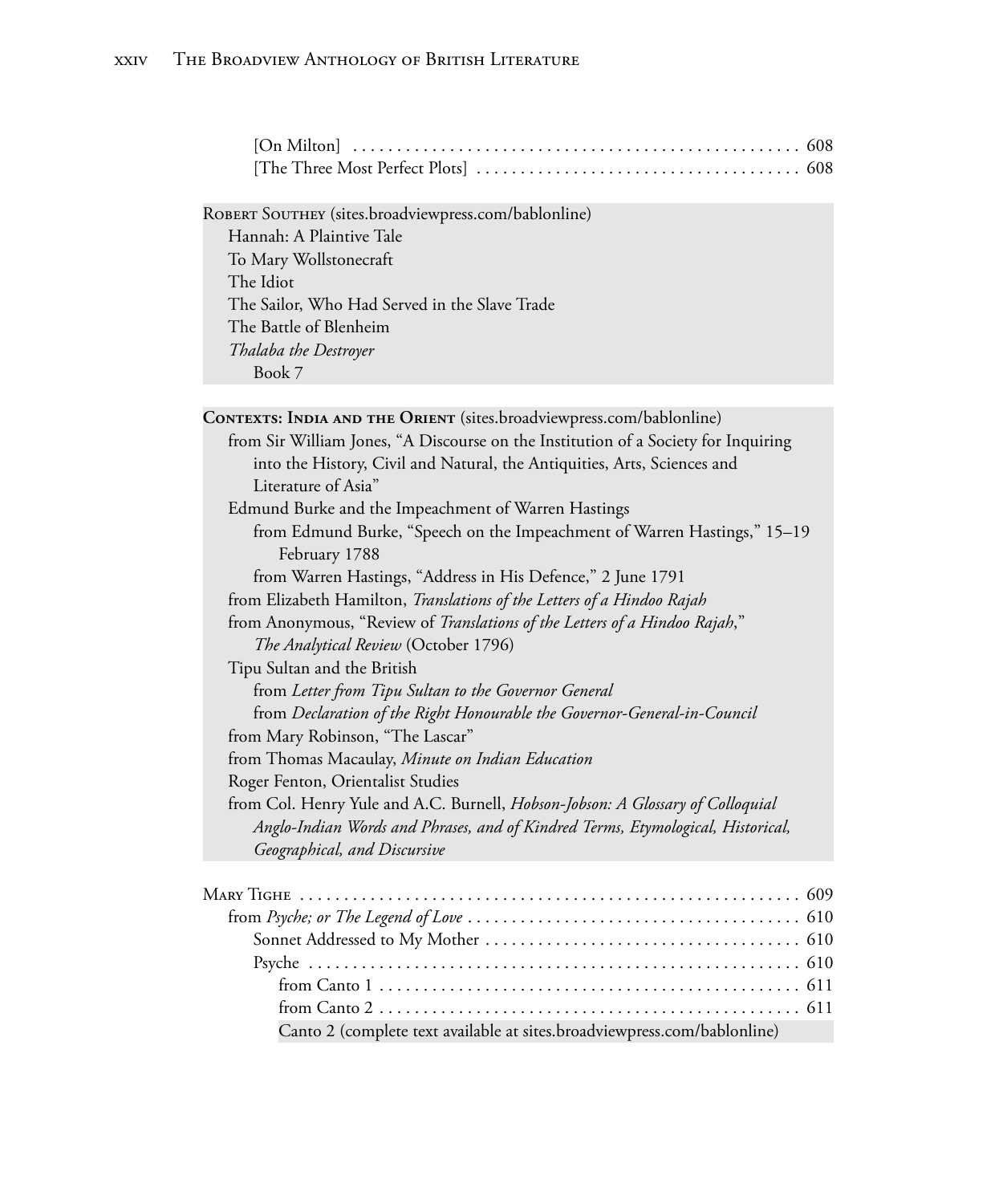| [Note to Instructors: Pride and Prejudice is among over 400 available editions from |
|-------------------------------------------------------------------------------------|
| Broadview, any one of which may be packaged together with this anthology volume     |
| at no extra cost to students.]                                                      |
|                                                                                     |
| MATTHEW GREGORY LEWIS (sites.broadviewpress.com/bablonline)                         |
| The Anaconda                                                                        |
| The Captive                                                                         |
|                                                                                     |
| CHARLES LAMB (sites.broadviewpress.com/bablonline)                                  |
| Old China                                                                           |
| from On the Tragedies of Shakespeare, Considered with Reference to Their            |
| Fitness for Stage Representation                                                    |
|                                                                                     |
|                                                                                     |
|                                                                                     |
|                                                                                     |
|                                                                                     |
|                                                                                     |
|                                                                                     |
|                                                                                     |
|                                                                                     |
|                                                                                     |
|                                                                                     |
|                                                                                     |
|                                                                                     |
|                                                                                     |
|                                                                                     |
| SYDNEY OWENSON, LADY MORGAN (sites.broadviewpress.com/bablonline)                   |
|                                                                                     |
|                                                                                     |
| from The O'Briens and the O'Flahertys                                               |
| from Volume 1, Chapter 5                                                            |
| from Volume 4, Chapter 4                                                            |
| LEIGH HUNT (sites.broadviewpress.com/bablonline)                                    |

from The Story of Rimini

To the Grasshopper and the Cricket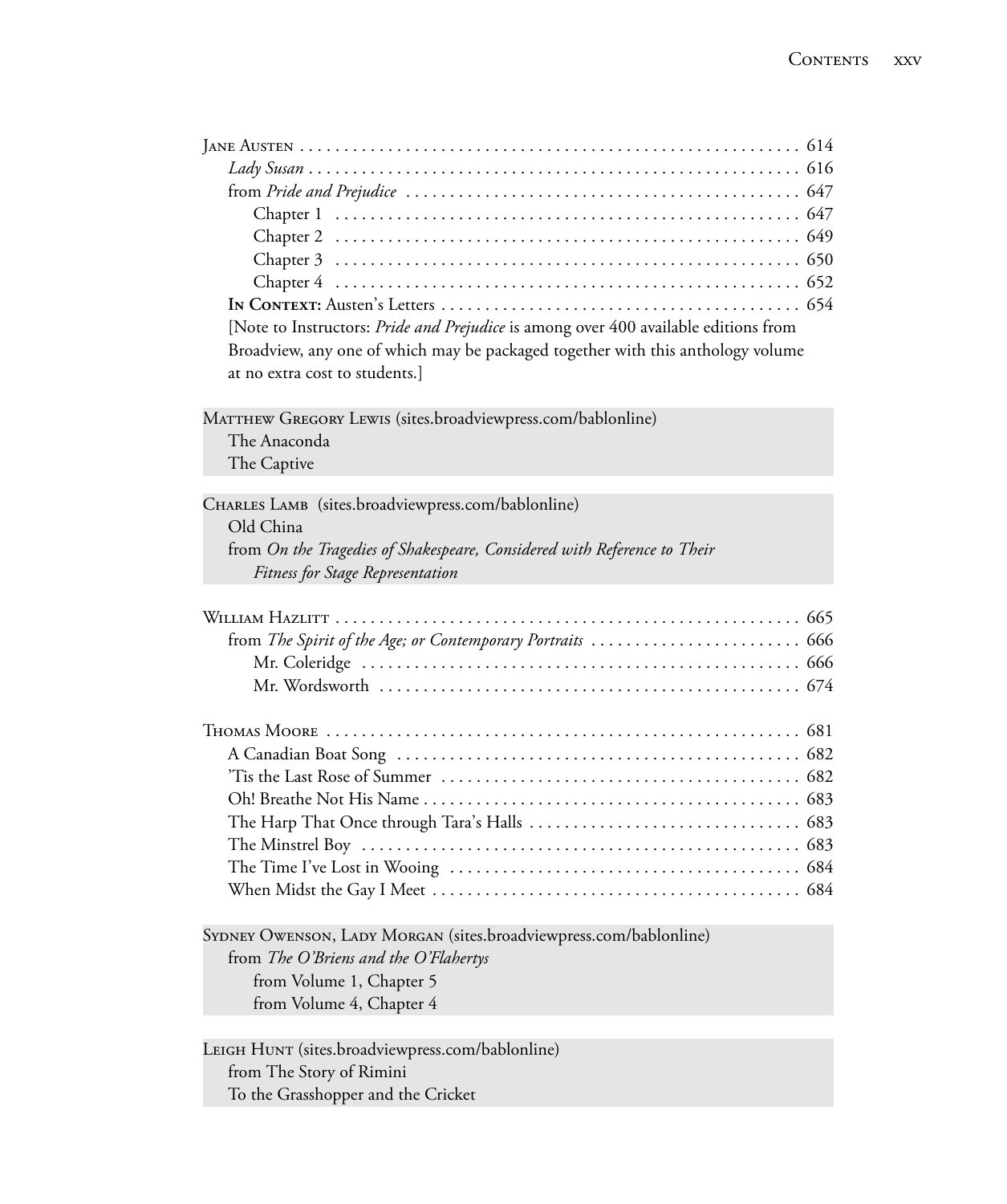| from Suspira de Profundis (sites.broadviewpress.com/bablonline)                 |
|---------------------------------------------------------------------------------|
| Levana and Our Ladies of Sorrow                                                 |
| The Apparition of the Brocken                                                   |
| from <i>The Poetry of Pope</i> (sites.broadviewpress.com/bablonline)            |
| Literature of Knowledge and Literature of Power                                 |
| [The complete <i>Confessions of an English Opium-Eater</i> is also available at |
| sites.broadviewpress.com/bablonline]                                            |

| The History of Mary Prince, A West Indian Slave, Related by Herself  703            |  |
|-------------------------------------------------------------------------------------|--|
|                                                                                     |  |
| Mary Prince's Petition Presented to Parliament on 24 June 1829  720                 |  |
| from Thomas Pringle, Supplement to The History of Mary Prince  720                  |  |
|                                                                                     |  |
|                                                                                     |  |
|                                                                                     |  |
| from Quobna Ottobah Cugoano, Thoughts and Sentiments on the Evil and Wicked         |  |
|                                                                                     |  |
| from Alexander Falconbridge, Account of the Slave Trade on the Coast of Africa  733 |  |
| William Cowper, "Sweet Meat Has Sour Sauce, or, The Slave-Trader in the             |  |
|                                                                                     |  |
| from William Wilberforce, "Speech to the House of Commons," 13 May 1789 735         |  |
|                                                                                     |  |
| from Reverend Robert Boncher Nicholls, Observations, Occasioned by the              |  |
| Attempts Made in England to Effect the Abolition of the Slave Trade  736            |  |
| from Anonymous, Thoughts on the Slavery of Negroes, as It Affects the British       |  |
| Colonies in the West Indies: Humbly Submitted to the Consideration of Both          |  |
|                                                                                     |  |
| from Gordon Turnbull, An Apology of Negro Slavery; or, the West India Planters      |  |
|                                                                                     |  |
| John Bicknell and Thomas Day, "The Dying Negro, A Poem"  739                        |  |
| from Mary Wollstonecraft, A Vindication of the Rights of Men 745                    |  |
| Anna Laetitia Barbauld, "Epistle to William Wilberforce, Esq., on the Rejection     |  |
|                                                                                     |  |
|                                                                                     |  |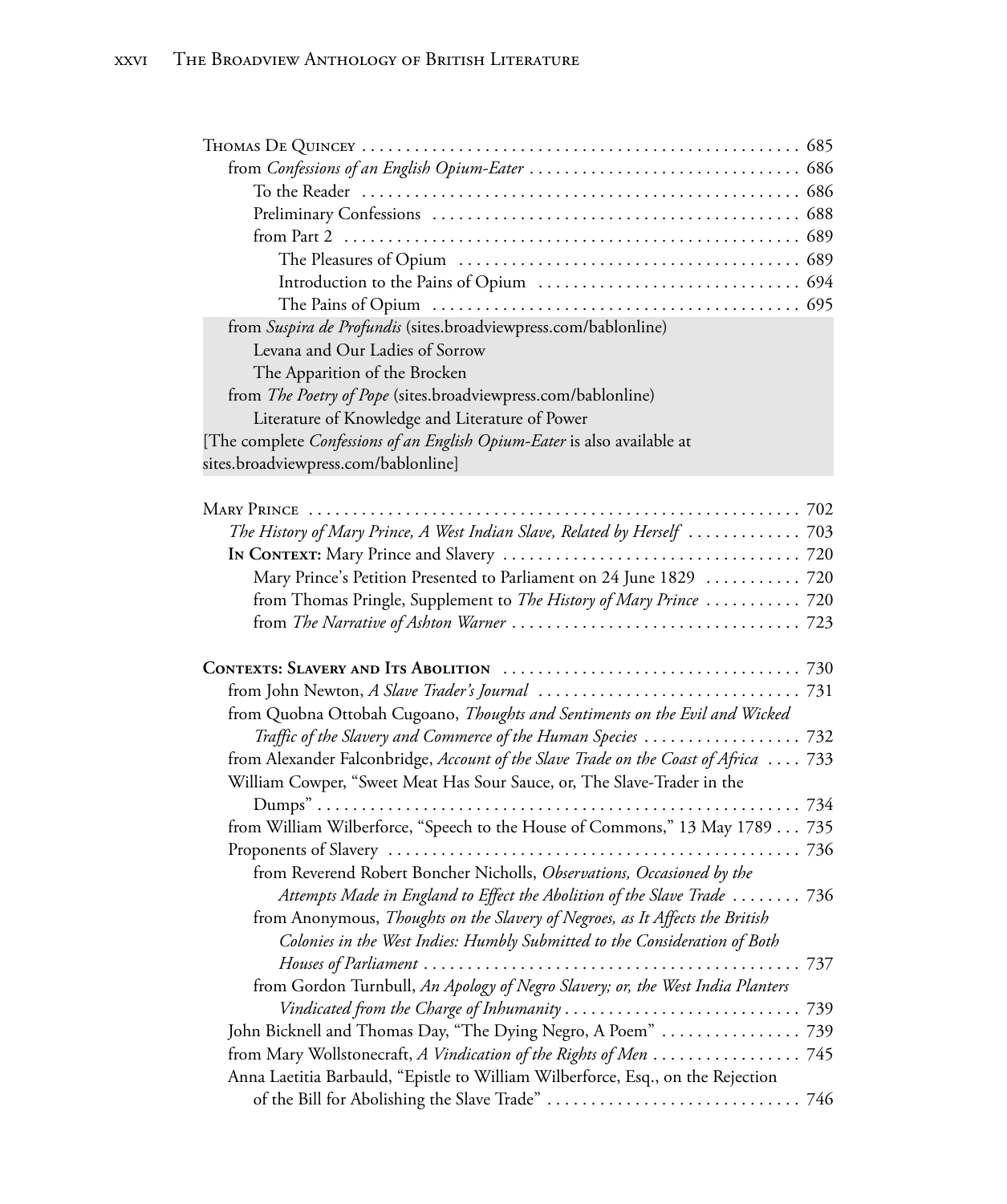| from Thomas Clarkson, The History of the Rise, Progress and Accomplishment            |  |
|---------------------------------------------------------------------------------------|--|
|                                                                                       |  |
| from Matthew Gregory Lewis, Journal of a West India Proprietor  756                   |  |
| from Elizabeth Heyrick, Immediate, Not Gradual Abolition  762                         |  |
|                                                                                       |  |
| from Baron de Wimpffen, A Voyage to Saint Domingo, in the Years 1788,                 |  |
|                                                                                       |  |
|                                                                                       |  |
|                                                                                       |  |
| from "Insurrection at St. Domingo: No. 1: Remarks on the Resolutions of the           |  |
| West-India Merchants and Planters, at the London Tavern, Nov. 3, and 8,               |  |
| 1791," Star and Evening Advertiser (18 November 1791)  767                            |  |
|                                                                                       |  |
| from Jean-Jacques Dessalines, "Liberty or Death. Proclamation. Jean Jacques           |  |
|                                                                                       |  |
|                                                                                       |  |
|                                                                                       |  |
|                                                                                       |  |
|                                                                                       |  |
|                                                                                       |  |
|                                                                                       |  |
|                                                                                       |  |
|                                                                                       |  |
| Stanzas for Music [There's not a joy the world can give like that it takes away]  798 |  |
|                                                                                       |  |
|                                                                                       |  |
|                                                                                       |  |
|                                                                                       |  |
|                                                                                       |  |
|                                                                                       |  |
| Manfred, A Dramatic Poem (sites.broadviewpress.com/bablonline)                        |  |
| In CONTEXT: The Manuscript Version of Manfred, Act 3                                  |  |
|                                                                                       |  |
| When a man hath no freedom to fight for at home  825                                  |  |
|                                                                                       |  |
|                                                                                       |  |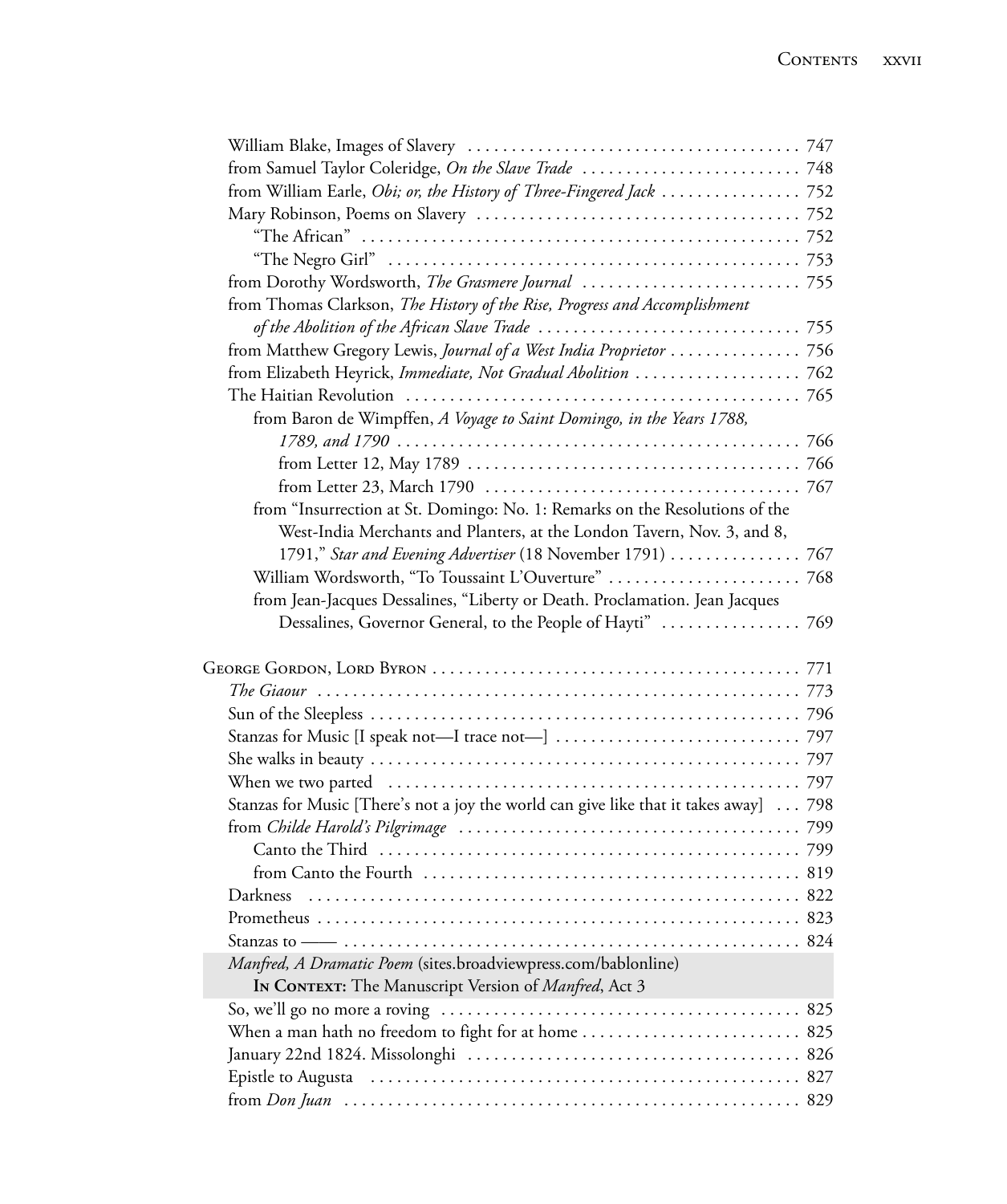| "Remarks on <i>Don Juan</i> ," from <i>Blackwood's Magazine</i> (August 1819)  901 |  |  |
|------------------------------------------------------------------------------------|--|--|
|                                                                                    |  |  |
|                                                                                    |  |  |
|                                                                                    |  |  |
|                                                                                    |  |  |
|                                                                                    |  |  |
|                                                                                    |  |  |
|                                                                                    |  |  |
|                                                                                    |  |  |
|                                                                                    |  |  |
|                                                                                    |  |  |
|                                                                                    |  |  |
| To Augusta Leigh, 19 December 1816 (sites.broadviewpress.com/bablonline)           |  |  |
| To Thomas Moore, 19 September 1818 (sites.broadviewpress.com/bablonline)           |  |  |
|                                                                                    |  |  |
| To John Cam Hobhouse, 11 November 1818                                             |  |  |
| (sites.broadviewpress.com/bablonline)                                              |  |  |
| To John Cam Hobhouse, 6 April 1819 (sites.broadviewpress.com/bablonline)           |  |  |
| To John Murray, 6 April 1819 (sites.broadviewpress.com/bablonline)                 |  |  |
|                                                                                    |  |  |
| To Richard Belgrave Hoppner, 6 June 1819 (sites.broadviewpress.com/bablonline)     |  |  |
| To John Murray, 1 August 1819 (sites.broadviewpress.com/bablonline)                |  |  |
| To John Murray, 12 August 1819 (sites.broadviewpress.com/bablonline)               |  |  |
| To Douglas Kinnaird, 26 October 1819 (sites.broadviewpress.com/bablonline)         |  |  |
|                                                                                    |  |  |
| To Thomas Moore, 4 March 1824 (sites.broadviewpress.com/bablonline)                |  |  |
| IN CONTEXT: The Byronic Hero (sites.broadviewpress.com/bablonline)                 |  |  |
| from The Corsair: A Tale                                                           |  |  |
| from Lara: A Tale                                                                  |  |  |
|                                                                                    |  |  |

Emma Lyon (sites.broadviewpress.com/bablonline) Address to the University of Oxford An Ode to Genius Lines Addressed to the University of Cambridge An Ode on Ambition Paraphrases from David's Psalms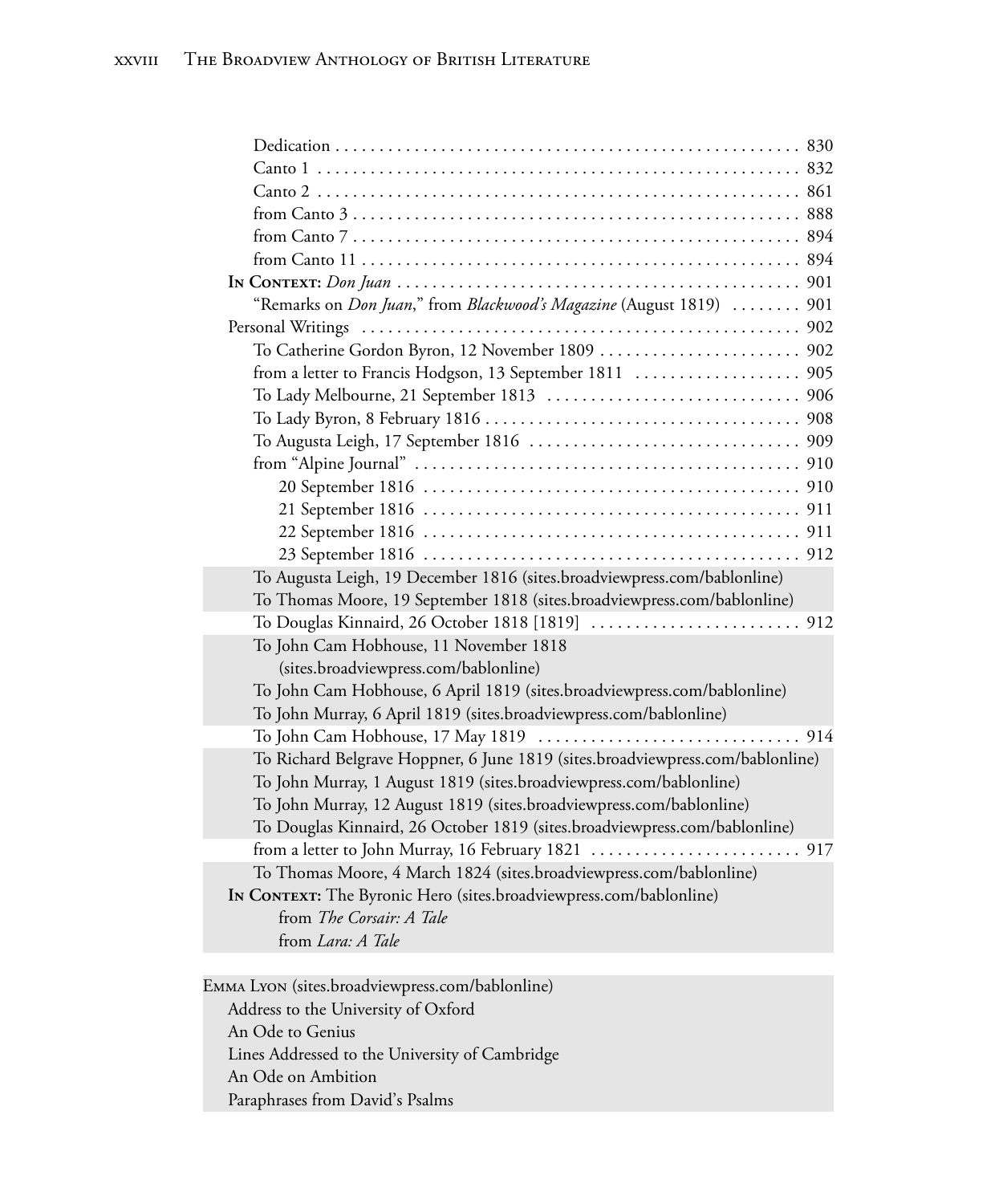| Psalm XIX<br>Psalm XLIX                                            |      |
|--------------------------------------------------------------------|------|
|                                                                    |      |
|                                                                    |      |
|                                                                    |      |
|                                                                    |      |
|                                                                    |      |
|                                                                    |      |
|                                                                    |      |
|                                                                    |      |
|                                                                    |      |
|                                                                    |      |
|                                                                    |      |
|                                                                    |      |
|                                                                    |      |
|                                                                    |      |
|                                                                    |      |
|                                                                    |      |
|                                                                    |      |
|                                                                    |      |
|                                                                    |      |
|                                                                    |      |
|                                                                    |      |
|                                                                    |      |
|                                                                    |      |
|                                                                    |      |
|                                                                    |      |
|                                                                    |      |
|                                                                    |      |
|                                                                    |      |
|                                                                    |      |
|                                                                    |      |
|                                                                    |      |
|                                                                    |      |
| Robert Shorter, "The Bloody Field of Peterloo! A New Song"  1024   |      |
|                                                                    |      |
| Hibernicus, "Stanzas Occasioned by the Manchester Massacre!"  1027 |      |
|                                                                    |      |
| from Samuel Bamford, Passages in the Life of a Radical  1028       |      |
|                                                                    |      |
|                                                                    |      |
|                                                                    | 1030 |
|                                                                    |      |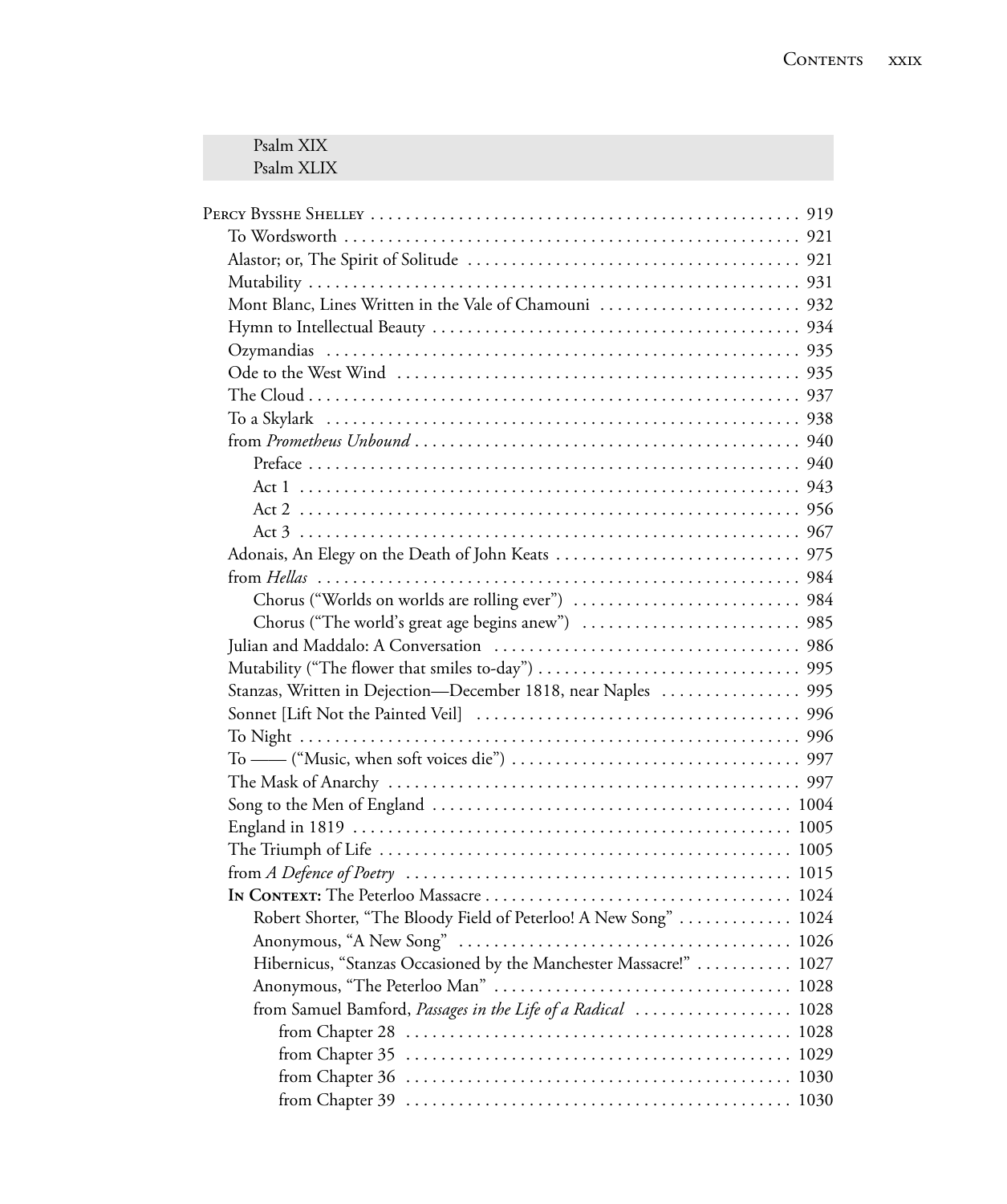| from John Tyas, An Account of the Events Leading Up to the Massacre,                                  |  |
|-------------------------------------------------------------------------------------------------------|--|
|                                                                                                       |  |
|                                                                                                       |  |
|                                                                                                       |  |
|                                                                                                       |  |
| Letter to William Godwin, 10 January 1812  1037                                                       |  |
|                                                                                                       |  |
| from Letter to the Editor of the Quarterly Review, 1820  1039                                         |  |
| Leigh Hunt on "Mr. Shelley's New Poem Entitled Adonais"  1039                                         |  |
|                                                                                                       |  |
|                                                                                                       |  |
| The Widow of Crescentius (sites.broadviewpress.com/bablonline)                                        |  |
|                                                                                                       |  |
|                                                                                                       |  |
|                                                                                                       |  |
|                                                                                                       |  |
|                                                                                                       |  |
|                                                                                                       |  |
|                                                                                                       |  |
|                                                                                                       |  |
|                                                                                                       |  |
|                                                                                                       |  |
|                                                                                                       |  |
|                                                                                                       |  |
|                                                                                                       |  |
|                                                                                                       |  |
|                                                                                                       |  |
| <b>CONTEXTS: BRITISH ROMANTICISM AND THE RELIGIOUS WORLD</b><br>(sites.broadviewpress.com/bablonline) |  |
| Religious Skepticism and Free Thought                                                                 |  |
| from William Godwin, Political Justice                                                                |  |
| Book 6, Chapter 2                                                                                     |  |
| from Thomas Paine, The Age of Reason                                                                  |  |
| from Percy Bysshe Shelley, "The Necessity of Atheism"                                                 |  |
| Protestant Christianity: The Established Churches and Religious Nonconformity                         |  |
| from "An Act for the More Effectual Suppressing of Blasphemy and                                      |  |
| Profaneness" (1697-98)                                                                                |  |
| from Ottobah Cugoano, Thoughts and Sentiments on the Evil and Wicked                                  |  |
| Traffic of the Slavery and Commerce of the Human Species                                              |  |
| William Blake, "There Is No Natural Religion"                                                         |  |
| from William Blake, "A Vision of the Last Judgment"                                                   |  |
| from William Blake, "The Everlasting Gospel"                                                          |  |
|                                                                                                       |  |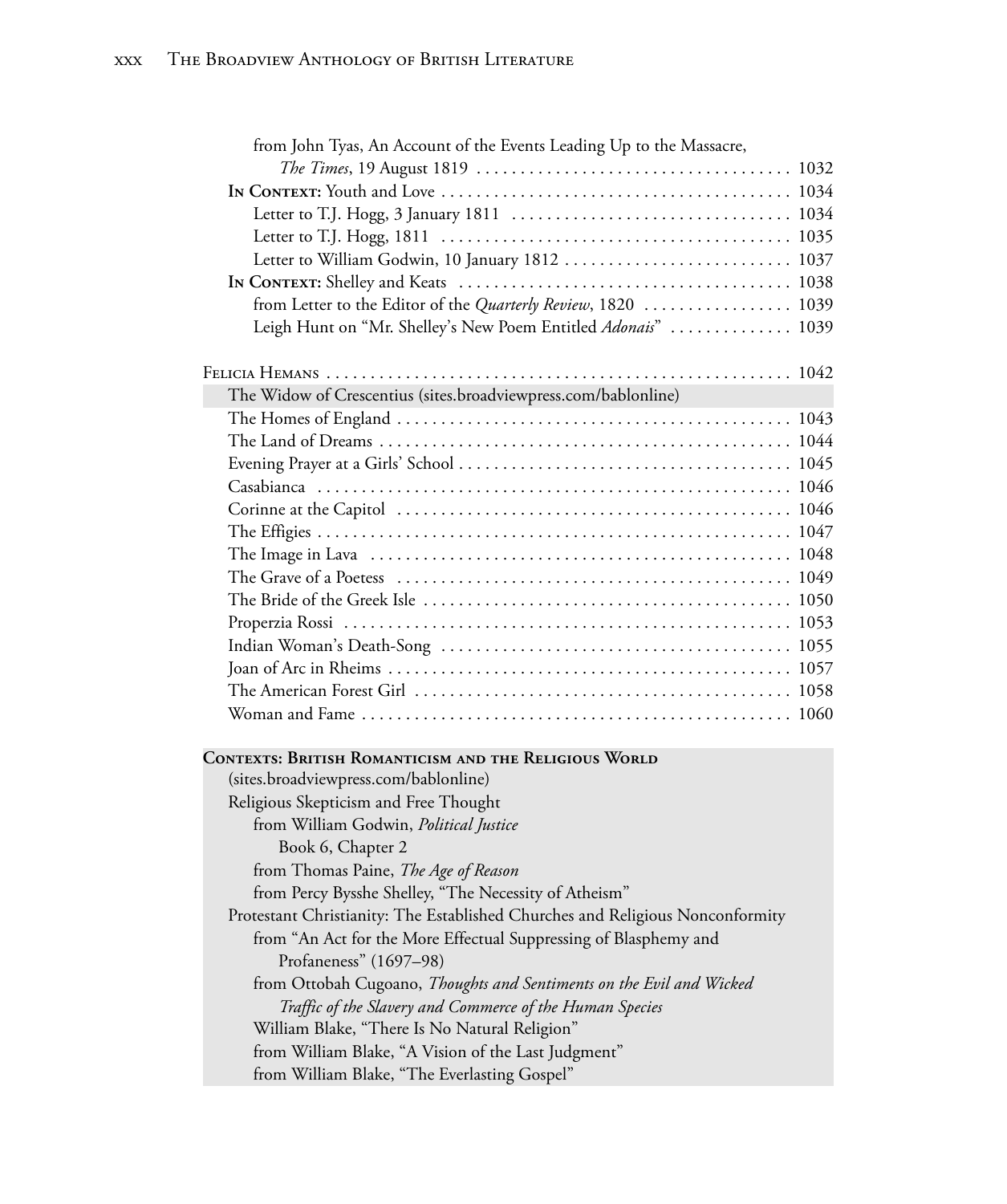| from Anna Laetitia Barbauld, An Address to the Opposers of the Repeal of the           |
|----------------------------------------------------------------------------------------|
| Corporation and Test Acts                                                              |
| from Hannah More, Village Politics                                                     |
| from Samuel Taylor Coleridge, "Religious Musings"                                      |
| from Samuel Taylor Coleridge, On the Constitution of the Church and State              |
| from Joanna Southcott, Prophecies Announcing the Birth of the Prince of Peace          |
| from Jane Taylor, "Poetry and Reality"                                                 |
| from Lord Byron, "Detached Thoughts"                                                   |
| from William Hazlitt, "My First Acquaintance with Poets"                               |
| from James Hogg, The Private Memoirs and Confessions of a Justified Sinner             |
| Roman Catholicism                                                                      |
| from Matthew Lewis, The Monk                                                           |
| from Sydney Owenson, The Wild Irish Girl                                               |
| from John Milner, An Inquiry into Certain Vulgar Opinions Concerning                   |
| the Catholic Inhabitants and the Antiquities of Ireland: In a Series of Letters        |
| from thence, addressed to a Protestant Gentleman in England (1808)                     |
| from "An Act for the Relief of His Majesty's Roman Catholic Subjects"                  |
| Judaism                                                                                |
| from Emma Lyon, "Paraphrased from David's Psalms" ("Psalm 19")                         |
| from Maria Edgeworth, Harrington                                                       |
| from Benjamin Disraeli, The Wondrous Tale of Alroy                                     |
| Islam                                                                                  |
| from Edward Gibbon, The History of the Decline and Fall of the Roman Empire,           |
| Chapter 50                                                                             |
| from Robert Southey, Thalaba the Destroyer                                             |
| from Percy Bysshe Shelley, The Revolt of Islam                                         |
| Hinduism                                                                               |
| from William Jones, "On the Gods of Greece, Italy, and India"                          |
| from Sydney Owenson, The Missionary                                                    |
| from Rammohun Roy, Preface to Translation of the Ishopanishad                          |
| from Henry Louis Vivian Derozio, "A Dramatic Sketch"                                   |
| Religions of China: Confucianism, Daoism, Buddhism                                     |
| from Samuel Turner, An Account of an Embassy to the Court of the Teshoo Lama, in Tibet |
| from Walter Henry Medhurst, China; Its State and Prospects                             |
|                                                                                        |
|                                                                                        |
|                                                                                        |
|                                                                                        |
|                                                                                        |
|                                                                                        |
|                                                                                        |
|                                                                                        |
| from Child Harold (sites.broadviewpress.com/bablonline)                                |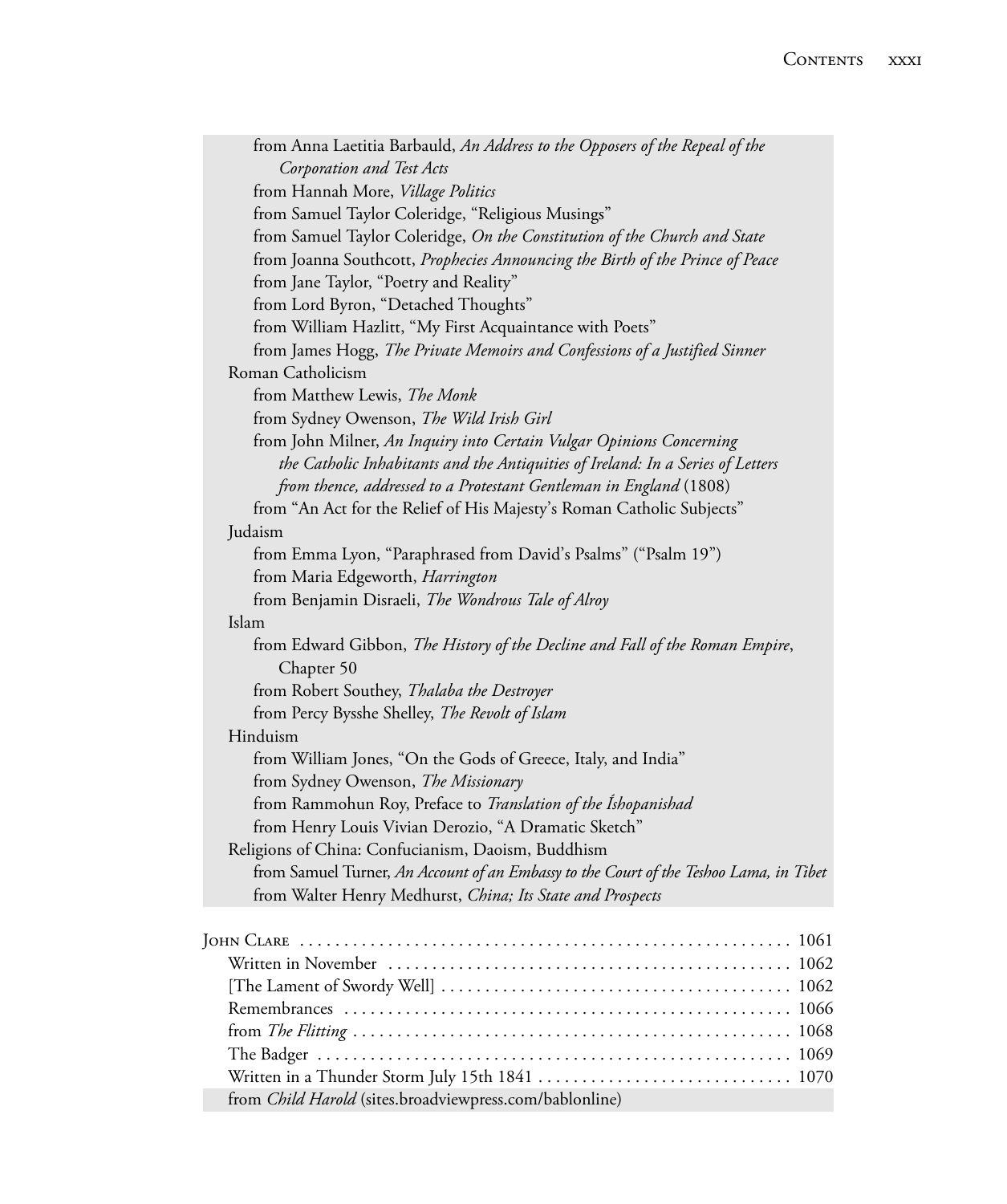| $\Gamma$ Canto 1                                          |  |
|-----------------------------------------------------------|--|
|                                                           |  |
|                                                           |  |
|                                                           |  |
|                                                           |  |
| To George and Thomas Keats, 21, 27(?) December 1817  1141 |  |
| To John Hamilton Reynolds, 3 February 1818  1142          |  |
|                                                           |  |
|                                                           |  |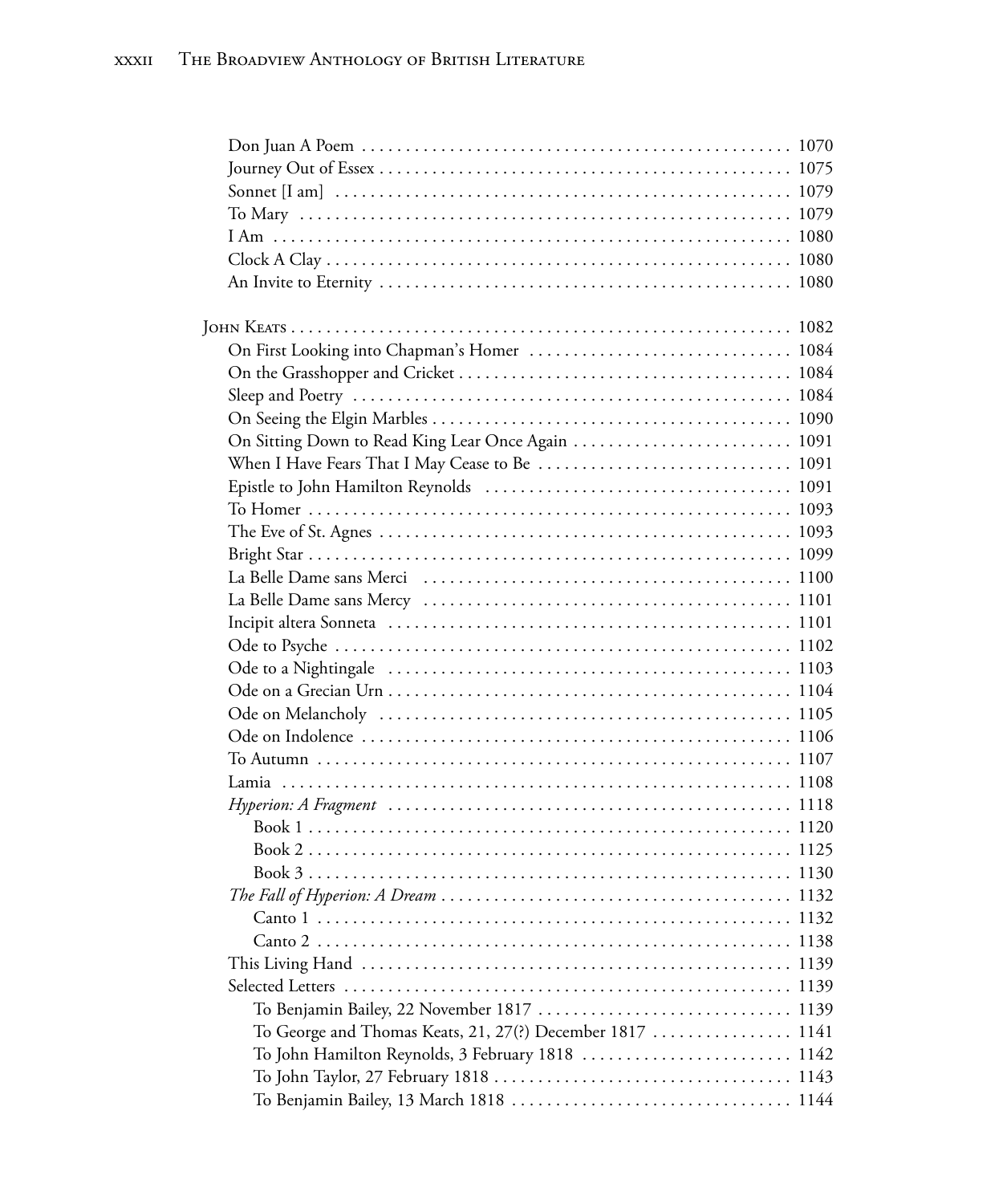| To George and Georgiana Keats, 14 February–3 May 1819  1148                                                                                |  |
|--------------------------------------------------------------------------------------------------------------------------------------------|--|
|                                                                                                                                            |  |
|                                                                                                                                            |  |
|                                                                                                                                            |  |
| IN CONTEXT: Politics, Poetry, and the "Cockney School Debate"  1155                                                                        |  |
| from Leigh Hunt, "Young Poets," Examiner (1 December 1816)  1155                                                                           |  |
| from John Lockhart ("Z."), "On the Cockney School of Poetry, No. 1,"                                                                       |  |
| Blackwood's Edinburgh Magazine (October 1817)  1157                                                                                        |  |
| from John Lockhart ("Z."), "On the Cockney School of Poetry, No. 4,"                                                                       |  |
| Blackwood's Edinburgh Magazine (August 1818)  1159                                                                                         |  |
| IN CONTEXT: The Elgin Marbles (sites.broadviewpress.com/bablonline)                                                                        |  |
| Selected Photographs                                                                                                                       |  |
| from William Hazlitt, "Sir Joshua Reynold's Discourses"                                                                                    |  |
| from William Hazlitt, "Report on the Select Committee of the House of                                                                      |  |
| Commons on the Elgin Marbles"                                                                                                              |  |
| from B.R. Haydon, "On the Judgement of Connoisseurs Being Preferred to That                                                                |  |
| of Professional Men-Elgin Marbles etc."                                                                                                    |  |
|                                                                                                                                            |  |
| Joseph Severn to Charles Brown, 27 February 1821  1161                                                                                     |  |
|                                                                                                                                            |  |
|                                                                                                                                            |  |
|                                                                                                                                            |  |
|                                                                                                                                            |  |
|                                                                                                                                            |  |
|                                                                                                                                            |  |
|                                                                                                                                            |  |
| In CONTEXT: The "Last Man" Theme in the Nineteenth Century  1195                                                                           |  |
|                                                                                                                                            |  |
| Thomas Campbell, "The Last Man," New Monthly Magazine (1823)  1195<br>from Thomas Campbell's letter to the editor of the Edinburgh Review, |  |
|                                                                                                                                            |  |
|                                                                                                                                            |  |
|                                                                                                                                            |  |
|                                                                                                                                            |  |
|                                                                                                                                            |  |
|                                                                                                                                            |  |
|                                                                                                                                            |  |
|                                                                                                                                            |  |
|                                                                                                                                            |  |
|                                                                                                                                            |  |
|                                                                                                                                            |  |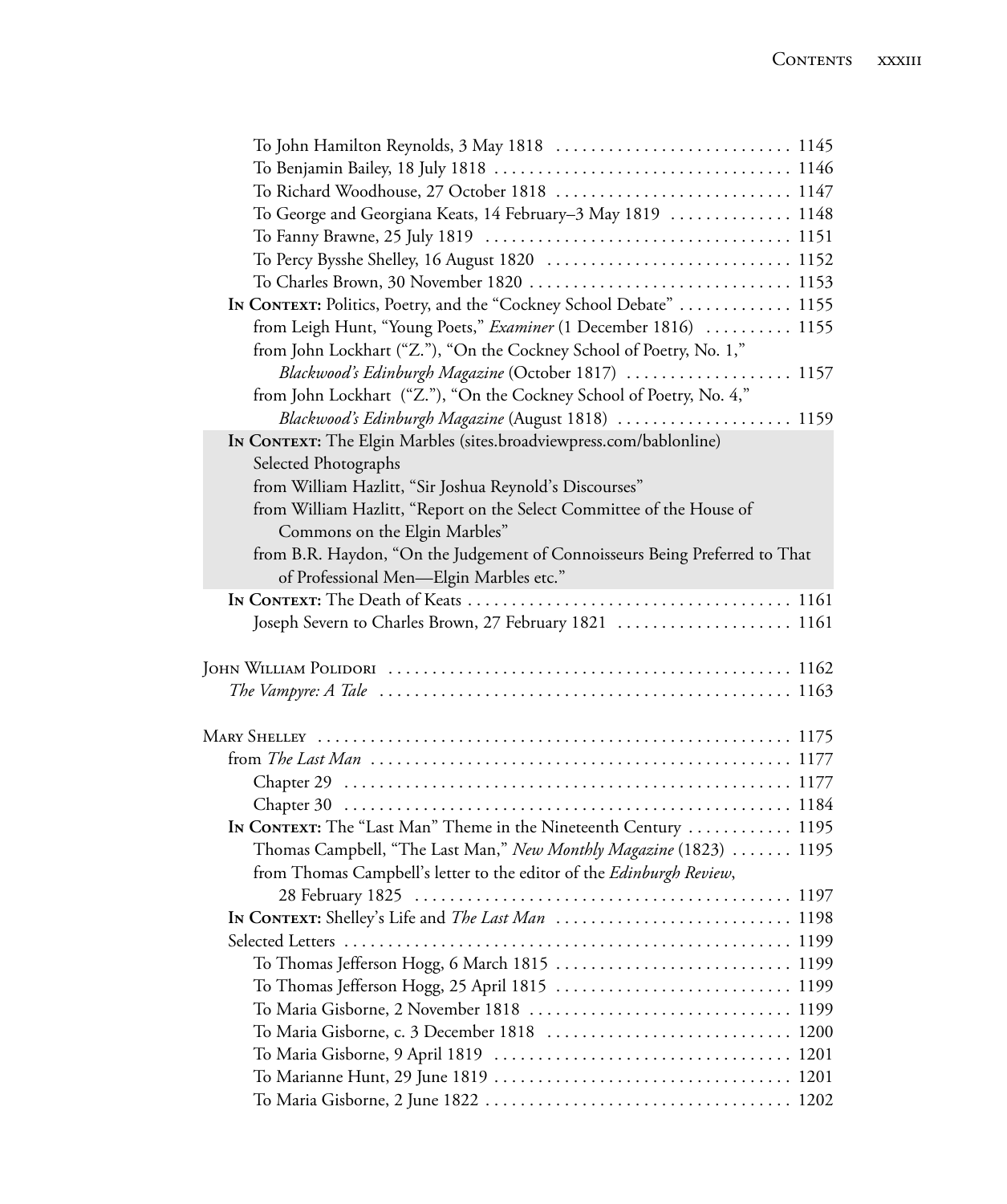| The Transformation (sites.broadviewpress.com/bablonline)                        |  |
|---------------------------------------------------------------------------------|--|
|                                                                                 |  |
| [Note to Instructors: Frankenstein is among over 400 available editions from    |  |
| Broadview, any one of which may be packaged together with this anthology volume |  |
| at no extra cost to students.]                                                  |  |
|                                                                                 |  |
|                                                                                 |  |
| The Improvisatrice (sites.broadviewpress.com/bablonline)                        |  |
| Lines Written under a Picture of a Girl Burning a Love Letter  1216             |  |
|                                                                                 |  |
|                                                                                 |  |
|                                                                                 |  |
|                                                                                 |  |
|                                                                                 |  |
|                                                                                 |  |
|                                                                                 |  |
| The Fairy of the Fountains (sites.broadviewpress.com/bablonline)                |  |
| Night at Sea (sites.broadviewpress.com/bablonline)                              |  |
|                                                                                 |  |
| CONTEXTS: STEAM POWER AND THE MACHINE AGE (sites.broadviewpress.com/bablonline) |  |
| from Humphrey Davy, A Discourse, Introductory to a Course of Lectures on        |  |
|                                                                                 |  |
| Chemistry                                                                       |  |
| <b>Luddite Documents</b>                                                        |  |
| Declaration, November 1811                                                      |  |
| Letter to Mr. Kirby, Cotton Master at Candis His factory, Ancoates, 1812        |  |
| "General Justice," Letter to Mr. Garside, 19 April 1812                         |  |
| Industrialization in Canada                                                     |  |
| from Quebec Mercury (6 November 1809)                                           |  |
| from Montreal Gazette (6 November 1822)                                         |  |
| from The Times, London (29 November 1814)                                       |  |
| from Robert Owen, Observations on the Effects of the Manufacturing System       |  |
| from Thomas Babington Macaulay, A Review of Southey's Colloquies                |  |
| from Fanny Kemble, Letter to H., 26 August 1830                                 |  |
| from Harriet Martineau, A Manchester Strike                                     |  |
| from Chapter 1: The Week's End                                                  |  |
| from Chapter 5: No Progress Made                                                |  |
| from Orestes Brownson, "The Laboring Classes"                                   |  |
| from George Ripley, Letter to Ralph Waldo Emerson, Boston, 9 November 1840      |  |
|                                                                                 |  |
| THOMAS LOVELL BEDDOES (sites.broadviewpress.com/bablonline)                     |  |

Old Adam, the Carrion Crow

Squats on a Toadstool